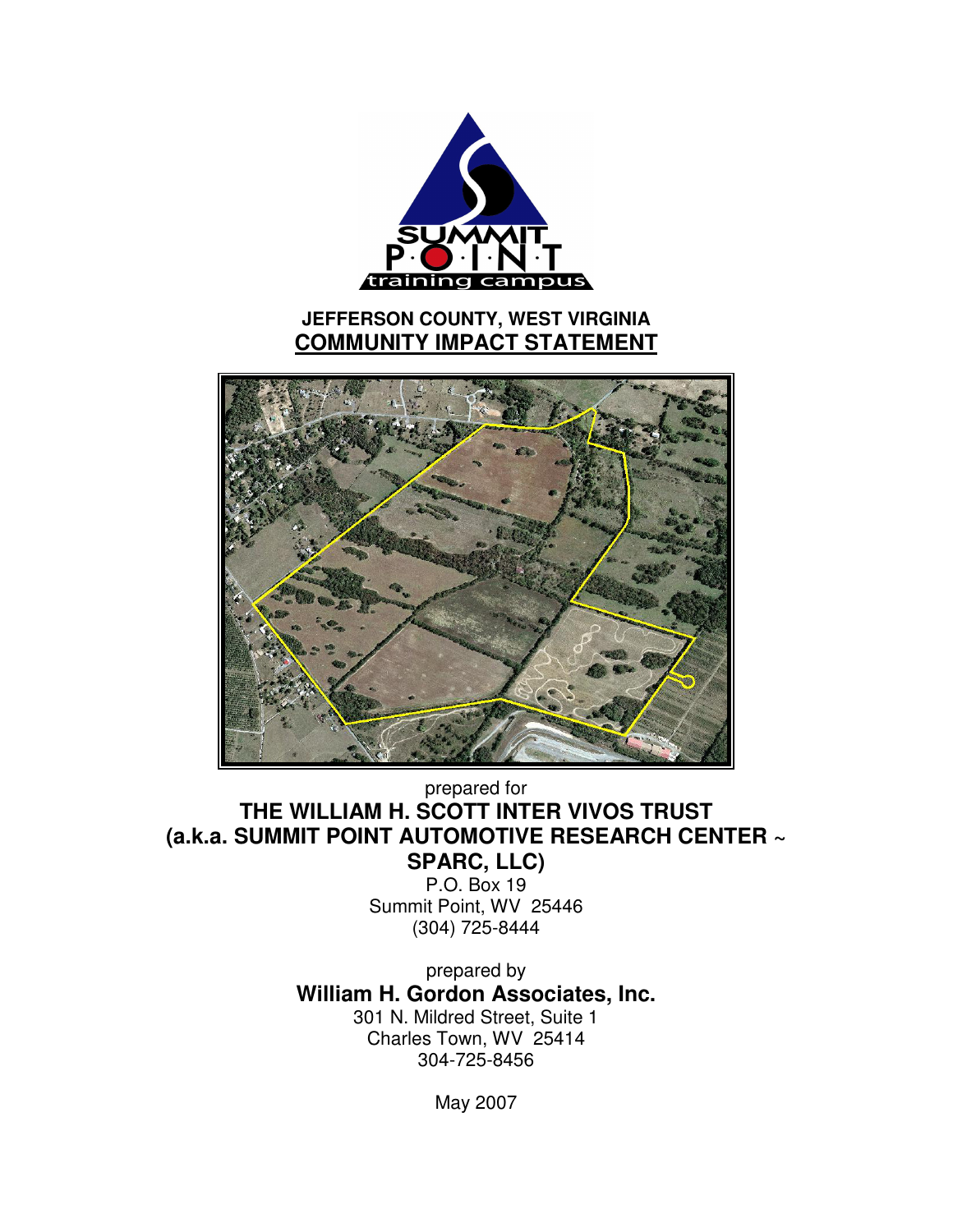# **SPARC TRAINING CAMPUS**

# **JEFFERSON COUNTY, WEST VIRGINIA COMMUNITY IMPACT STATEMENT**

INDEX Page 2-3

# Community Impact Statement Report **Page 4-21**

# Appendix A -- Community Impact Statement Exhibits

- Exhibit 1 Tract Location Map
- Exhibit 2 Aerial Photo
- Exhibit 3 Preliminary Soils Map and Survey
- Exhibit 4 FEMA Floodplain Map
- Exhibit 5 National Wetlands Inventory Map
- Exhibit 6 Surface Water Resource Map
- Exhibit 7 Existing Conditions Map
- Exhibit 8 CIS Sketch Plat

# Appendix B – Jefferson County Comprehensive Plan Maps

- Exhibit 1 Natural Resources
- Exhibit 2 Approximate Sinkhole Locations
- Exhibit 3 Parks and Recreation Areas
- Exhibit 4 National Register of Historic Places
- Exhibit 5 Highway Problems Areas
- Exhibit 6 Study Area Map

Appendix C – Reports and Data

- Exhibit 1 Deed of Record
- Exhibit 2 SPARC Training Campus Draft Covenants & Restrictions
- Exhibit 3 2000 Census Data
- Exhibit 4 2006 West Virginia County Data Profiles
- Exhibit 5 Traffic Impact Analysis Performed by PHR&A
- Exhibit 6 Rte 13 & Rte 13-3 Peak Hour Traffic Counts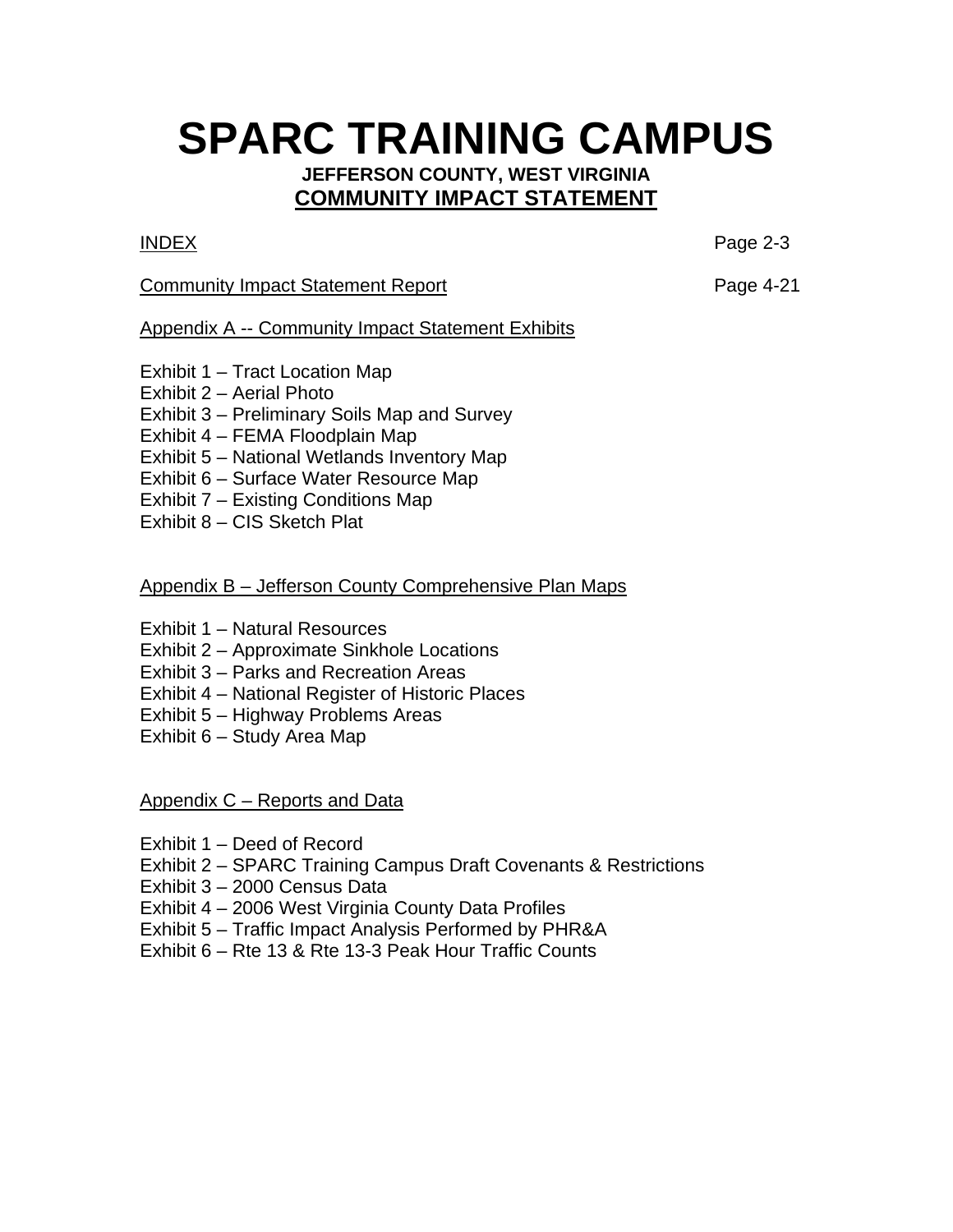## Appendix D – Service and Informational Letters

- Exhibit 1 Jefferson County Health Department Letter
- Exhibit 2 WV Department of Health and Human Resources Letter
- Exhibit 3 NRCS Letter
- Exhibit 4 DNR Letter
- Exhibit 5 Hospital Letter of Service
- Exhibit 6 Jefferson County Ambulance Authority Letter of Service
- Exhibit 7 Primary EMS and Secondary Fire Letter of Service
- Exhibit 8 Primary Fire Letter of Service
- Exhibit 9 Secondary EMS Letter of Service
- Exhibit 10 Jefferson County Sheriff Letter of Service
- Exhibit 11 West Virginia State Police Letter of Service
- Exhibit 12 Allegheny Power Letter of Service
- Exhibit 13 Waste Management Letter of Service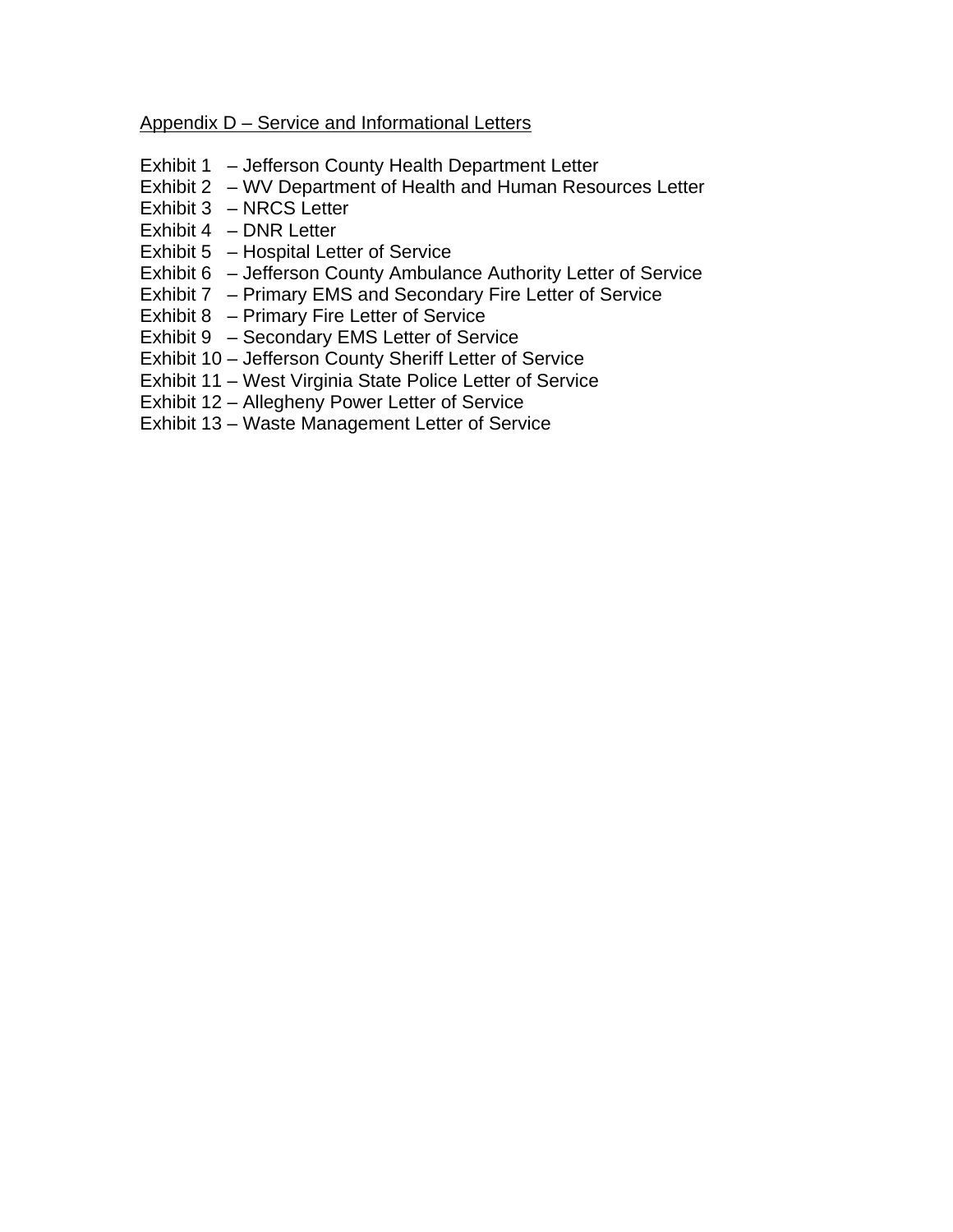# **SPARC Training Campus**

JEFFERSON COUNTY, WEST VIRGINIA COMMUNITY IMPACT STATEMENT

#### **1. Name and address of owner/developer:**

The William H. Scott Inter Vivos Trust (a.k.a. Summit Point Automotive Research Center ~ SPARC, LLC) P.O. Box 19 Summit Point, WV 25446 Tel: (304) 725-8444

#### **2. Name and address of contact person:**

William H Gordon Associates Inc Attention: Chad Wallen 301 N. Mildred Street, Suite 1 Charles Town, WV 25414 Tel: 304 725-8456 Fax: 304 728-0117

#### **3. Tract size, shape, location and zoning:**

The proposed subdivision is located in the Kabletown District; Tax Map 16 parcel 11.1 and can be found in Deed Book 1007 on page 449 and Deed Book 950 on page 593.

The property contains a total acreage of 238.8 acres and is irregular in shape. For graphic representation of the tract shape see the Existing Conditions Map located in Appendix A as Exhibit 7.

The development will be accessed from Summit Point Road (Route 13) and Leetown Road (Route 1). The property is located approximately 1/2 mile south of Summit Point, WV.

*Appendix A, Exhibit 1 – Tract Location Map Appendix A, Exhibit 7 – Existing Conditions Map* 

### **4. Project Design and Layout:**

The proposed design creates an open rural environment that will provide a campus for professional educational facilities. The facilities will be attracted to the proposed development by the potential for a symbiotic relationship with the existing Summit Point training facility.

The campus will create 16 lots (including residue), averaging greater than +/-13 acres per lot and ranging from +/-5.9 to +/-19.1 acres, although final lot sizes may vary. Storm water management areas will be provided for the proposed lots in two areas, totaling approximately 11.1 acres. The main entrance to the site will be from Summit Point Road with secondary access from Leetown Road. Both entrances may be secured, with the main entrance possibly containing an attendant for visitor validation.

The campus (with the exception of lots  $#7 \& #8 -$  see below) will provide lots for the development of professional educational facilities, with an emphasis on training personal to secure the nations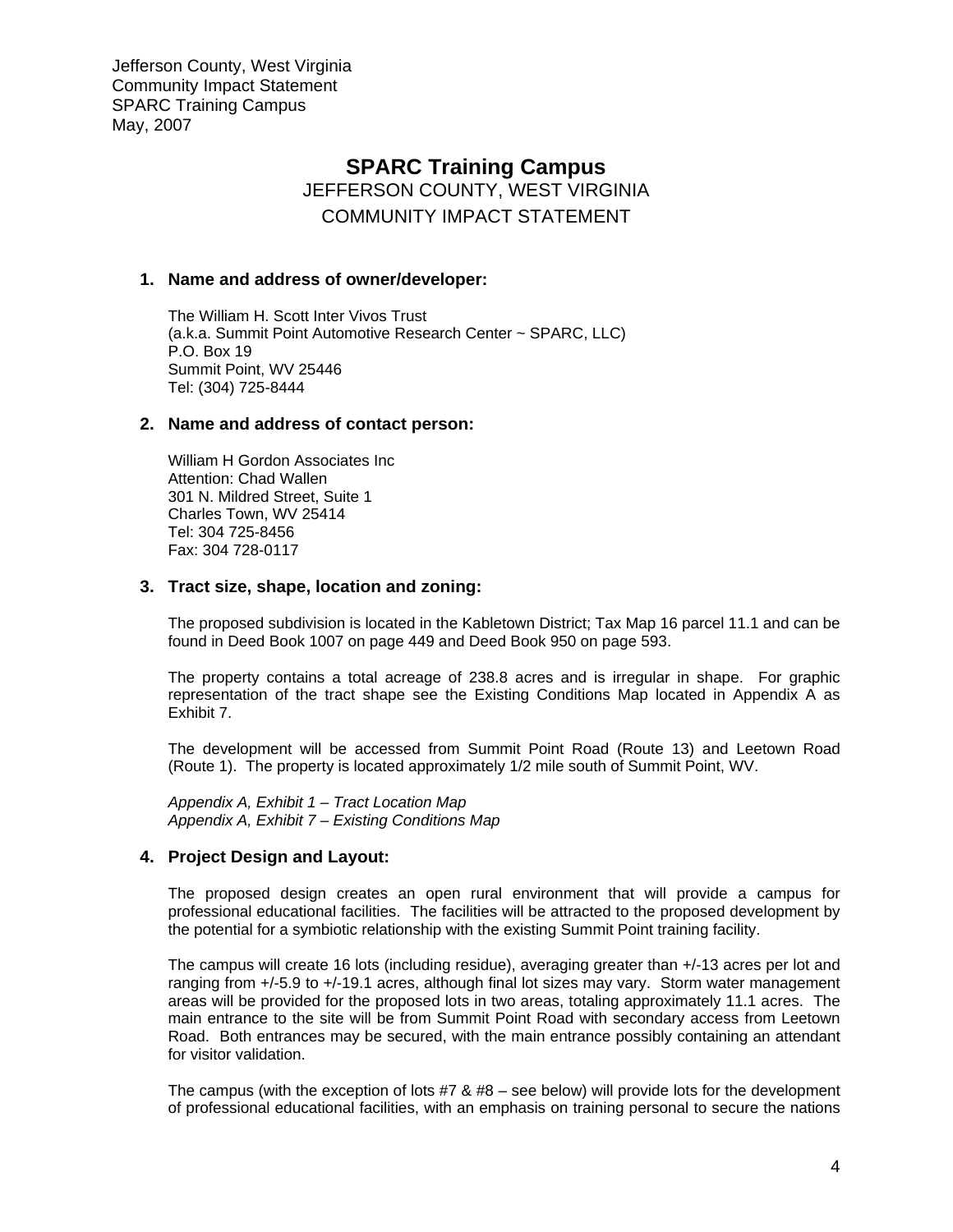diplomats and citizens. The courses and training may include self-defense, tactical planning, marksmanship (indoor), physical conditioning, counter terrorism training and other activities associated with the defense, security & law enforcement professions. Potential structures may include dormitories, classrooms, indoor firing ranges, administration buildings and gymnasiums. All structures will be proposed as part of individual site plans and will be reviewed and approved by the Planning Commission as required by ordinance.

Currently, all students training at Summit Point live in temporary offsite accommodations. Winchester has been the center in which most reside. The development of living accommodations on site may significantly reduce the daily trips entering the site associated with commuters from adjacent cities or states.

Lot #7 will be maintained as a residential parcel. The existing structure is in need of extensive restoration, which will be undertaken in the future by a private owner. Lot #7 is a preservation parcel containing a pond, spring and wetlands, located along Bullskin Run. Lot #7 will be accessed from its existing entrance on Leetown Road. This lot will not be part of the overall SPARC Training Campus and may be subdivided from the current parcel prior to the SPARC Training Center subdivision.

Lot #8 will be dedicated to a local fire department for their future use. Access to this lot will be provided from Leetown Road or from the internal subdivision road prior to the secure entrance. This lot will not be part of the SPARC Training Campus and will be maintained by the future tenant.

The property will be served by individual on lot well & septic systems or centralized systems. The type of system will be determined by the size of the proposed use on a lot-by-lot basis.

#### **Allowable Density Calculations**

*Allowed lots in the Rural District – 1 lot per 15 acres plus a residue parcel* 

| Acreage | Lots | Residue | Total |
|---------|------|---------|-------|
|         |      |         |       |

238.8ac +/- 15 1 16

*See Appendix A, Exhibit 8 – CIS Sketch Plat* 

#### **5. Number, approximate size and location of proposed lots:**

Total Number of Proposed Lots (including residue) 16

#### **Approximate Land Use Areas**

| Total lot area                                        | $188.6 +/-$ ac              |
|-------------------------------------------------------|-----------------------------|
| <b>Residential Parcel</b>                             | $19.1 +/-$ ac               |
| Land dedicated to local Fire Department               | $3.0 +/-$ ac                |
| Internal Right-of-Way Dedication                      | $14.9 +/-$ ac               |
| Approximate Summit Point Road Right-of-Way Dedication | $1.2 + / -$ ac              |
| Approximate Leetown Road Right-of-Way Dedication      | $0.9 +/-$ ac                |
| <b>Storm Water Management</b>                         | $11.1 +/-$ ac               |
|                                                       | $\sim$ $\sim$ $\sim$ $\sim$ |

Total Development Area 238.8+/- ac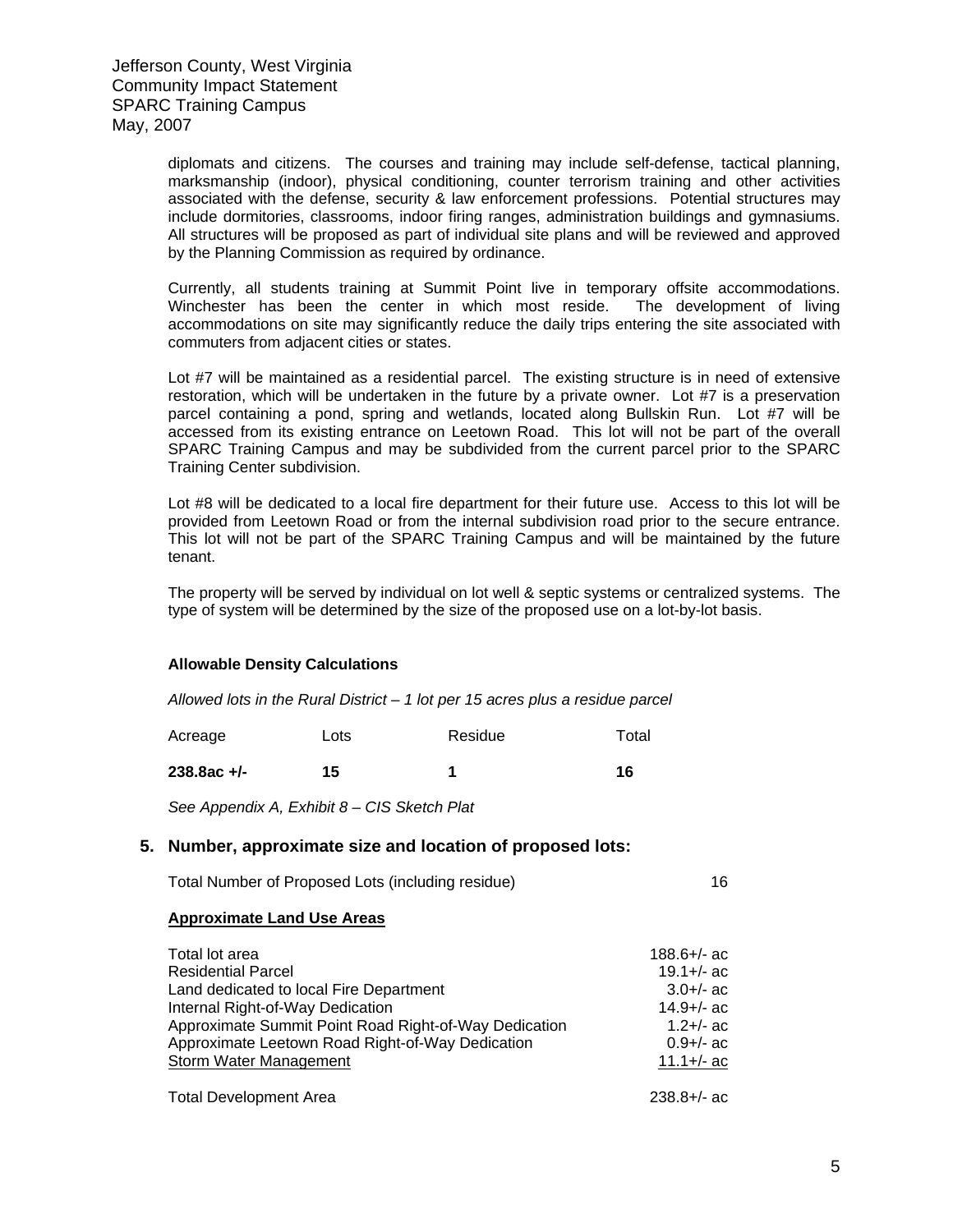#### **Land for Parks and Recreation (Section 12.0 Jefferson County Subdivision Ordinance)**

The Jefferson County Subdivision Ordinance requires 4% of residential land reserved for parks & recreation in developments that have a density between 2 and 5 dwelling units per acre. As the subject property contains a residential density of 0.06, no land for parks and recreation are currently proposed.

*See Appendix A, Exhibit 8 – CIS Sketch Plat* 

#### **6. General description of surface conditions (topography):**

The high point of the subject property has an elevation of approximately 643' and is located near the southwest corner of the subject property. The low point of the subject property has an approximate elevation of 590' located adjacent to Leetown Road.

The topography of the subject property is generally compromised of relatively flat slopes and gently rolling hills. Slopes on the subject property range from nearly level to limited areas of slopes in excess of 20%. Isolated areas of steeper slopes may be found near the eastern property line adjacent to the abutting Leetown Road and a ridge located near the center of the subject property. See Appendix A, Exhibit 7, titled "Existing Conditions" map for topographic.

Several drainage ways and drainage divides are found throughout the subject property. The major drainage way runs parallel to the northeast boundary between Summit Point Road & Leetown Road and drains from the center of the subject property to the low point found adjacent to Leetown Road. The longest drainage divide within the subject property begins near the eastern most section of the property, adjacent to Summit Point Road, and runs southwest through the center of the property.

Field investigation, correspondence with the Natural Resource Conservation Service & a review of the approximate sinkhole locations map found in the Jefferson County Comprehensive Plan has identified one potential sinkhole on the subject property. The potential sinkhole is identified in the northern section of the property approximately 1,250' from Summit point Road. See Appendix A, Exhibit 7 titled "Existing Conditions". It is possible that additional karst feature may be discovered with the engineering or construction process. If additional karst features are identified, geotechnical review will be undertaken if they will be impacted by the proposed development.

*See Appendix A, Exhibit 7 – Existing Conditions Map See Appendix D, Exhibit 3 – NRCS Letter*

#### **7. Soil and drainage characteristics:**

The subject property contains the following soil types as noted in the Soil Survey of Jefferson County, West Virginia.

Soils

- Am Alluvial Land, Marl Substratum, nearly level
- HbB Hagerstown silt loam, 2 to 6% slopes
- HeC3 Hagerstown silty clay loam, severely eroded, 6 to 12% slopes
- HgC Hagerstown & Frederick very rocky silt loam, 6 to 12% slopes
- HhC3 Hagerstown & Frederick cherty silty clay loam, severely eroded, 6 to 12% slopes
- Ho Huntington silt loam, local alluvium, nearly level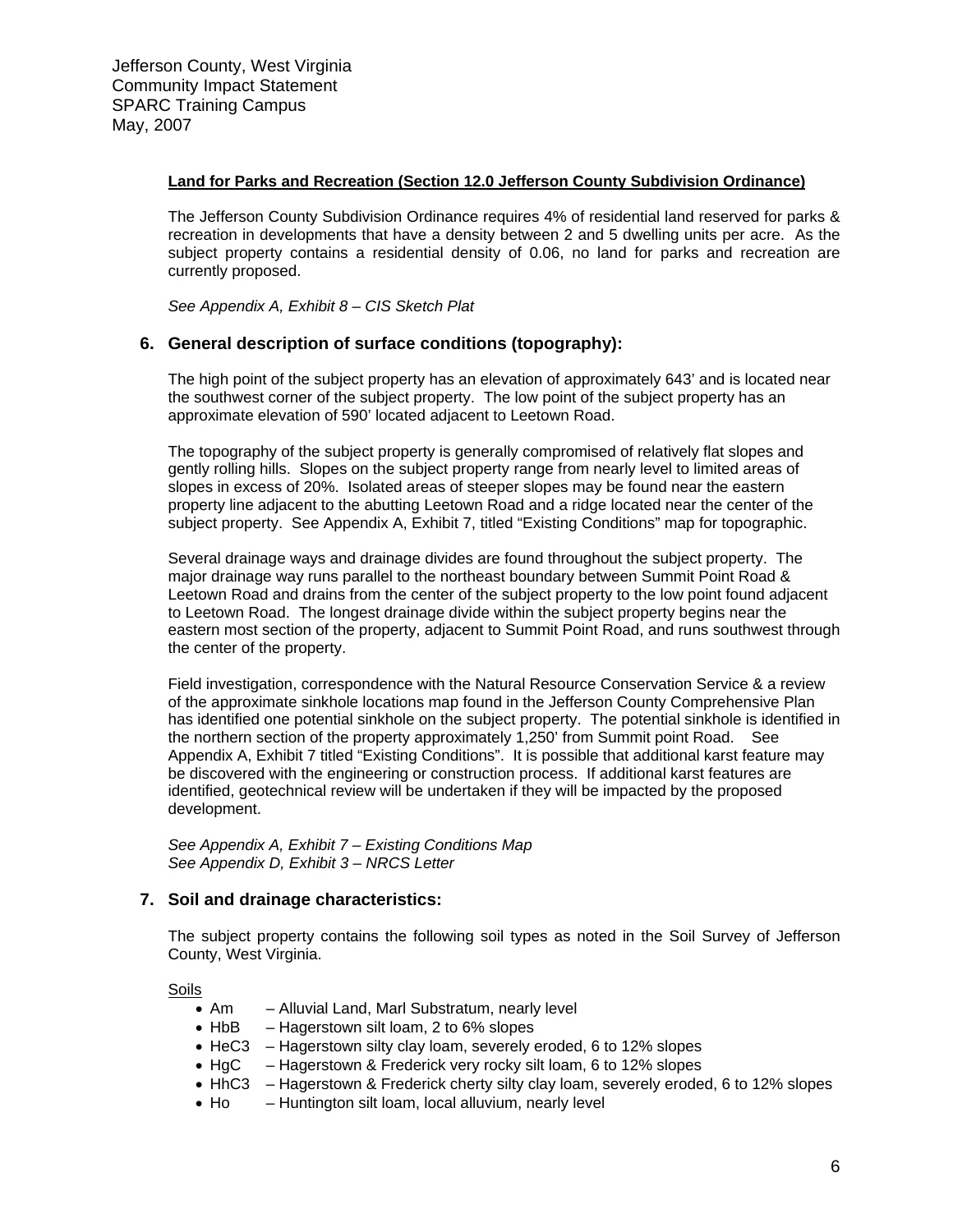- Am +/-1.5 acres (<1%): Alluvial Land, marl substratum, nearly level. This land is well drained to poorly drained, 1 to 3 feet thick on bottom lands along many small streams mostly spring fed that drain limestone uplands.
- HbB +/-193.5 acres (+/-81%): Hagerstown silt loam, 2 to 6% slopes. This soil has the profile described as representative for the series. It is commonly in large undulating areas. Slopes are short and fairly smooth.
- HeC3 +/-11.3 acres (+/-5%): This soil has lost most of the original surface layer by erosion, and the heavier subsoil material and the topsoil have been mixed by plowing. This soil is shallower to bedrock.
- HgC +/-9.4 acres (+/-4%): Hagerstown & Frederick very rocky silt loam, 6 to 12% slopes. Limestone outcrops exist on one-tenth to one-fourth of the surface area. Both Hagerstown and Frederick are similar and exist in narrow bands around hillsides or on fairly large rolling areas.
- HhC3 +/-21.2 acres (+/-8%): Hagerstown & Frederick cherty silty clay loam, severely eroded, 6 to 12% slopes. Most of the original surface layer has been removed by erosion. The present surface layer is finer textured, redder, and contains about 20 percent chert fragments.
- Ho +/-1.9 acres (<1%): Huntington silt loam, local alluvium, nearly level. This soil is in narrow strips along intermittent drainageways. Short-term ponding occurs in some areas.

#### Drainage

The subject property generally drains to the east by way of sheet flow and swales. Isolated areas within the site drain to the adjacent properties to the West. Two distinctive swales exist within the subject property and drain toward the east. One of the swales begins near the center of the subject property and drains to the property's low point adjacent to Leetown Road. The second swale enters the property from the southwest property line and drains east towards the opposing boundary line.

The subject property forms part of the drainage area associated with the headwaters of the south fork of Bullskin Run.

*See Appendix A, Exhibit 3 – Preliminary Soils Map and Survey See Appendix A, Exhibit 7 – Existing Conditions Map*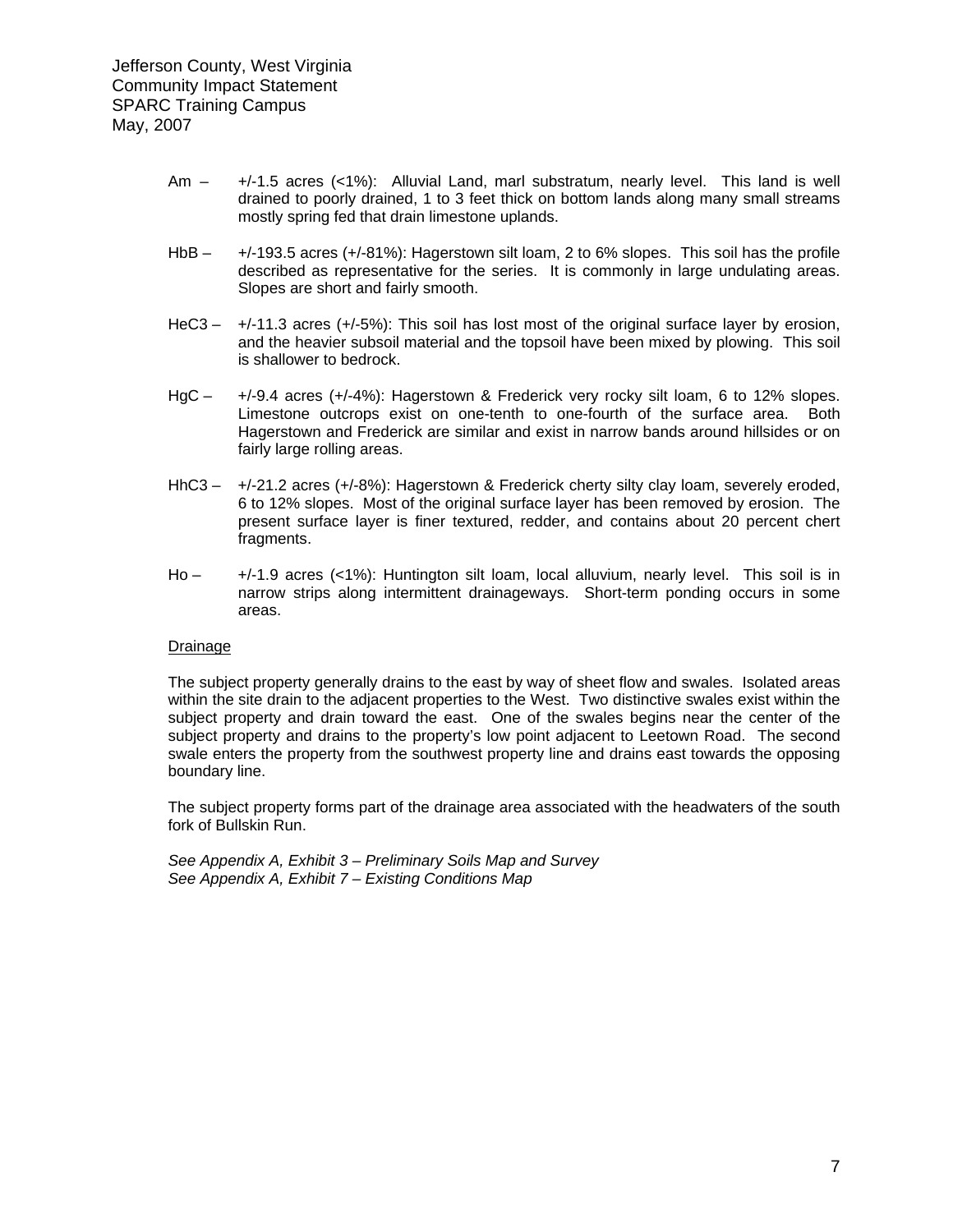#### **8. Existing natural features including vegetative cover, water bodies, quarries and rock outcroppings:**

The subject property is primarily open fields with tree groves and hedgerows located sporadically throughout the subject property. See the Aerial Exhibit in Appendix A, Exhibit 2, for a graphic representation for the existing tree canopy locations.

Bullskin Run is a perennial stream located on the eastern edge of the property adjacent to Leetown Road. The headlands for the stream start in Virginia, approximately 2 miles upstream of the subject property. The stream flow is significantly augmented by a spring on the subject property, no development is proposed within the immediate vicinity of the stream. Bullskin Run flows through the subject property for approximately 375' before exiting via a culvert under Leetown Road.

There is a spring fed pond located on the southern most section of the property adjacent to Leetown Road. The pond has a surface area of approximately 0.05 acres. There are no other known water bodies located on the subject property.

A visual inspection of the subject property revealed rock outcroppings near the southern most section of property adjacent to Leetown Road. It is typical that rock outcroppings occur within natural vegetative areas surrounded by cultivated croplands. Areas of the subject property meeting this description likely contain additional rock outcroppings. The Soil Survey of Jefferson County identifies some soils that may contain rock outcroppings & shallow depth to bedrock. There are no quarries on the subject property.

*See Appendix A, Exhibit 7– Existing Conditions Map See Appendix A, Exhibit 6 – Surface Water Resource Map*

#### **9. General location and description of existing structures:**

- A 2,000 sf wood frame home and associated springhouse are located in the eastern portion of the property adjacent to Leetown Road. The home is currently vacant. The residential structure is approximately 600' from Leetown Road. It is currently proposed that both structures remain with access to Leetown Road. The retention of the existing access is important, as it would reduce the potential for conflict between the residents and future users of a secure site. Both structures are found within proposed Lot #7.
- A 5,300 sf stone barn is located near the center of the subject property, approximately 1,550' from Leetown Road. This structure appears in fair condition and may be maintained for potential future use. This barn can be found on Lot #15 of the CIS Sketch Plat.
- Numerous other outbuildings / sheds exist throughout the subject property in varying degrees of condition and value. It is likely that these various structures will be demolished with the development of the individual lots.

*See Appendix A, Exhibit 7 – Existing Conditions Map*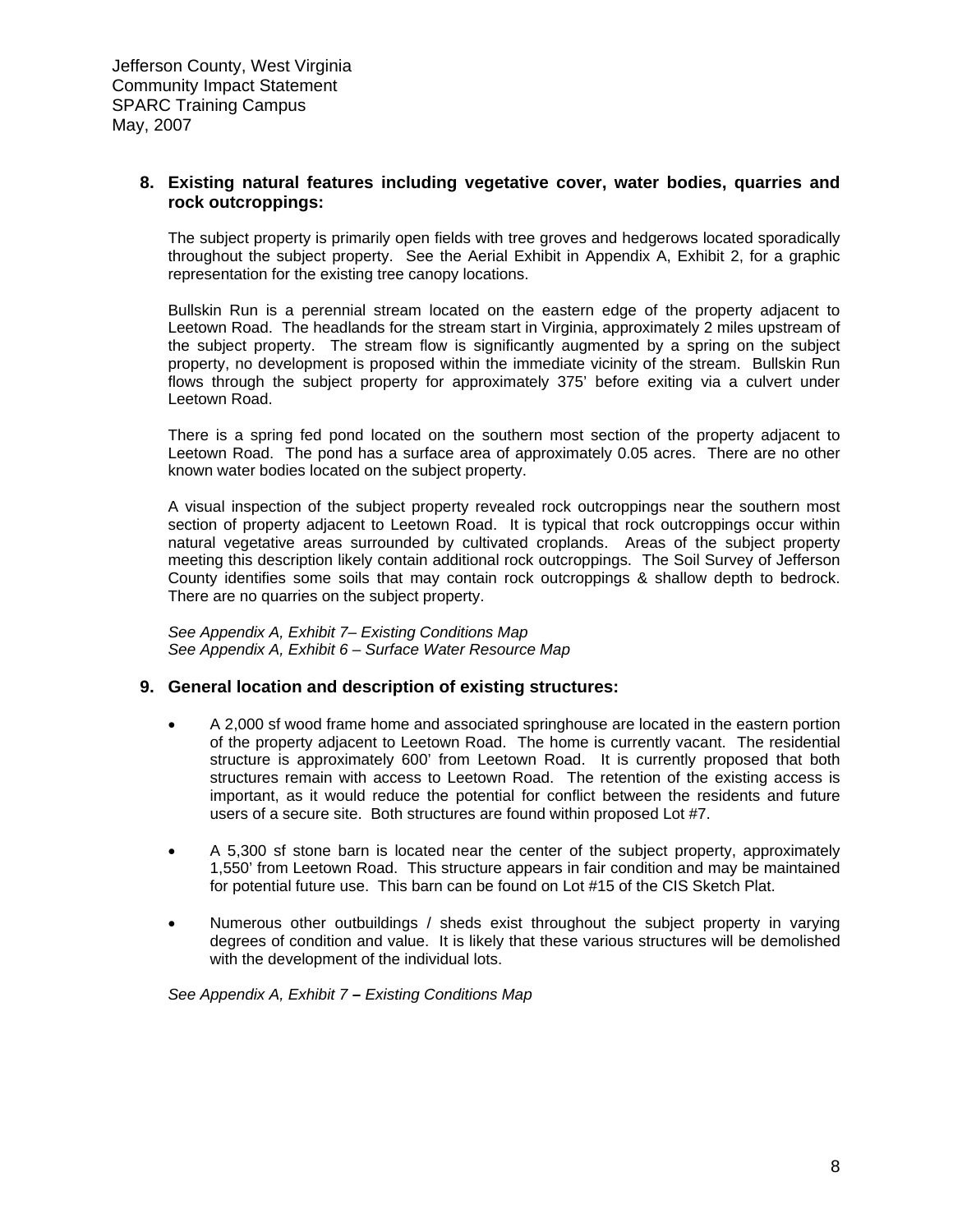#### **10. General location and description of existing easements or rights-of-way:**

An existing 60' right-of-way exists on the subject property for access to the adjacent properties to the south (See Exhibit 7 – Existing Conditions Map). Various drainage easements exist throughout the subject property and are associated with the storm water management of the existing right-of-way. No other known right-of-ways or easements exist on the subject property.

*See Appendix A, Exhibit 7 – Existing Conditions Map See Appendix C, Exhibit 1 – Deed of Record* 

#### **11. Existing covenants and restrictions on the land:**

No known covenants or restrictions exist for the subject property..

*See Appendix C, Exhibit 1 – Deed of Record*

#### **12. Approximate size, location and purpose of areas to be dedicated:**

| 1.2+/- ac    |
|--------------|
| $0.9 +/-$ ac |
| 14.9+/- ac   |
| 11.1+/- ac   |
|              |

*-Areas for planning purposes only, areas subject to modification with final engineering.* 

Stormwater management will be in accordance with section 8.2.c of the Jefferson County Subdivision Ordinance. If practical, and supported by staff, the Applicant may seek cooperation from Jefferson County engineering staff to utilize low impact design techniques for stormwater management. Low impact design techniques may include, but are not limited to, water quality control measures such as bio-retention areas, infiltration trenches and grass swales. These facilities will be designed during the preparation of the preliminary plat.

*See Appendix A, Exhibit 8 – CIS Sketch Plat* 

#### **13. Intended improvements:**

Improvements will be those associated with the construction of roads, storm water management, maintenance facilities, utilities (including water, sanitary, storm, power, telephone) and other improvements required by the Jefferson County Ordinance. At the time of individual site plan approval, additional improvements will occur including buildings, parking areas and utilities. These improvements will be submitted as site plans and will be subject to Jefferson County approval. Storm water management will be designed for final build-out at this time, minimizing future on-lot stormwater management facilities.

#### **14. Intended land use:**

SPARC Training Campus is designed to create a location for high-level training and educational facilities. These facilities will be augmented by related uses as permitted by the Jefferson County Zoning Ordinance. Uses may include education & training for professions such as law enforcement, defense and security. The specific training components may include self-defense techniques, tactical training, marksmanship (indoor), physical conditioning and other activities associated with anti-terrorism training, security & law enforcement professions. Specific tenants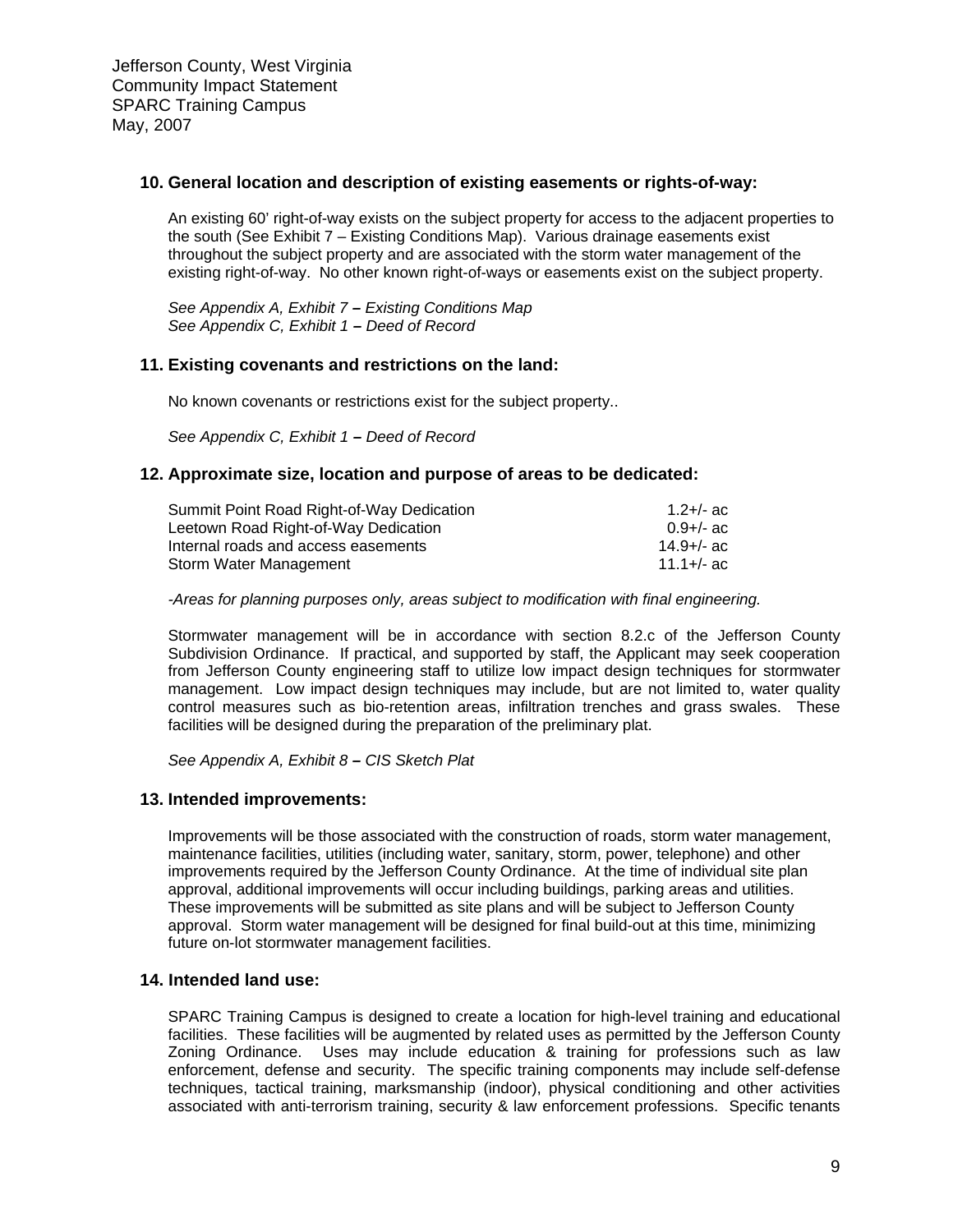of the SPARC Training Campus are unknown at this time and may include both private and governmental occupants.

Lot #7 will maintain it's current residential use and Lot #8 will be dedicated to a local Fire Agency. Lots #7 & #8 will not be part of the overall SPARC Training Campus.

*See Appendix A, Exhibit 8 – CIS Sketch Plat*

#### **15. Earthwork that will alter topography:**

Earthwork for the project will include that associated with the construction of roads, parking, utilities, storm water management facilities and associated grading. Additional alteration may occur to optimize building locations and the collection of suitable on site fill material for the construction of the associated improvements that will occur. Additional earthwork will occur with the site plans that will be submitted under separate cover on a lot-by-lot basis. Erosion and sediment control measures will be constructed for all areas disturbed during the construction process as required by the Jefferson County Subdivision Ordinance.

Approximately 70% of the site may be altered during construction. This estimate is subject to modification with final engineering.

#### **16. Proposed covenants and restrictions:**

Lots #7 (existing residential) & Lot #8 (Fire Department Dedication) will not be part of the SPARC Training Campus and will not be subject to the facilities covenants & restrictions. The remaining lots will be part of the SPARC Training Facility and will be subject to the facility's covenants & restrictions. A draft copy of the proposed covenants & restrictions can be found in Appendix C, Exhibit #2 of this document.

*See Appendix C, Exhibit 2 – SPARC Training Campus Draft Covenants & Restrictions* 

#### **17. Tentative schedule:**

•

It is the developer's intent to start construction of the roads and associated utilities upon final plat approval. The market and the schedule/timeline of the future tenants will dictate the development of individual lots.

- 2007 thru 2008 roads and associated utilities
- 2008 on individual lots (subject to site plan approvals)

It is assumed that the development of the subject property is a long-term enterprise. Due to the specialized uses on the subject property a time frame of greater than 10 years is likely.

#### **18. Market surveys and feasibility studies:**

Jefferson County is fortunate to be the home of an internationally recognized tactical training center. This facility, the Summit Point Race Track, is a magnet to those training entities within the metropolitan area whose specific needs include specialized training. As the influence of the DC area expands and government services continue to be decentralized the success of the proposed campus will increase.

*See Appendix C, Exhibit 4 – 2006 WV County Data Profiles*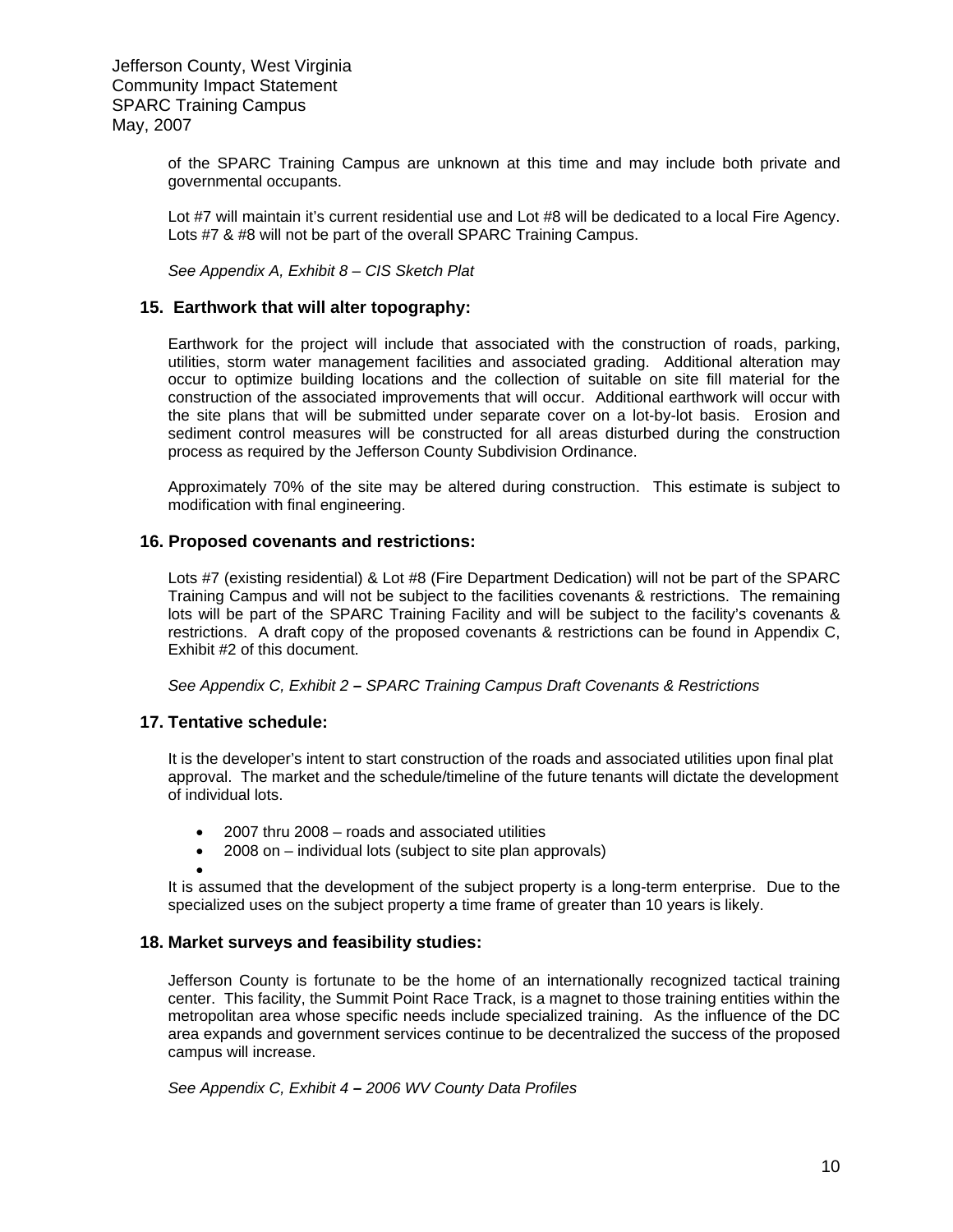#### **19. Anticipated project costs:**

Anticipated cost of preparing the land until the point of individual site plans is approximately \$3,400,000.

#### **20. Anticipated funding sources:**

Private sources will be used for project funding.

#### **21. Impact Fee Summary:**

The Summit Point Training Campus will create 16 lots (1 existing residential). The area of future development will be highly dependant upon the development plans of the future owners. For the purpose of this summary it is assumed that the properties will be developed with a .15 FAR (floor area ratio) with buildings between 10,000 and 25,000sf. Total lot area less the residential parcel is 188.6 acres. The assumed area is:

188.6 ac x 43560 sf/ac x 0.15 FAR = 1,232,000 sf

#### Impact Fee's Associated with this Development

- 1. Office / Institutional, 10,001 to 25,000 sf
	- a. School Impact Fee  $$0$
	- b. Law Enforcement Impact Fee \$89.00 per 1000 usable sf
	- c. Parks & Recreation Impact Fee  $\$0$
	- d. Fire & EMS Impact Fee \$769 per 1000 usable sf
	- e. Estimated Fee  $$1,057,056$

 \*Impact fee calculations were generated during April of 2007. Impact fees will be updated, if required, to reflect fee requirements at time of payment.

The existing residence on Lot #7 will not be subject to impact fees.

#### **Physical, Social and Economic Impacts**

#### **1. Earthwork: Will project strip entire site? Will blasting be extensive? Will the project be a borrow or a waste job? Will drainage be affected? Will terrain be altered?**

Stripping – Any stripping proposed within this subdivision will be completed as an initial step in the construction process to remove and stockpile topsoil and will be conducted under an approved NPDES permit. Topsoil generally has too high of an organic content to be used for structural fill and needs to be removed from all areas scheduled for construction. Topsoil stockpiles will be re-spread or used to create berms later in the construction process. Approximately 70% of the site may be stripped, this percentage is a conservative estimate. Stripping of topsoil will generally not occur outside of those areas being graded as part of the construction process.

Blasting – Soils descriptions for the subject property indicate shallow depth to bedrock in isolated areas of the subject property. Although the development will be designed to reduce blasting, some blasting may be required for the construction of foundations, roads and underground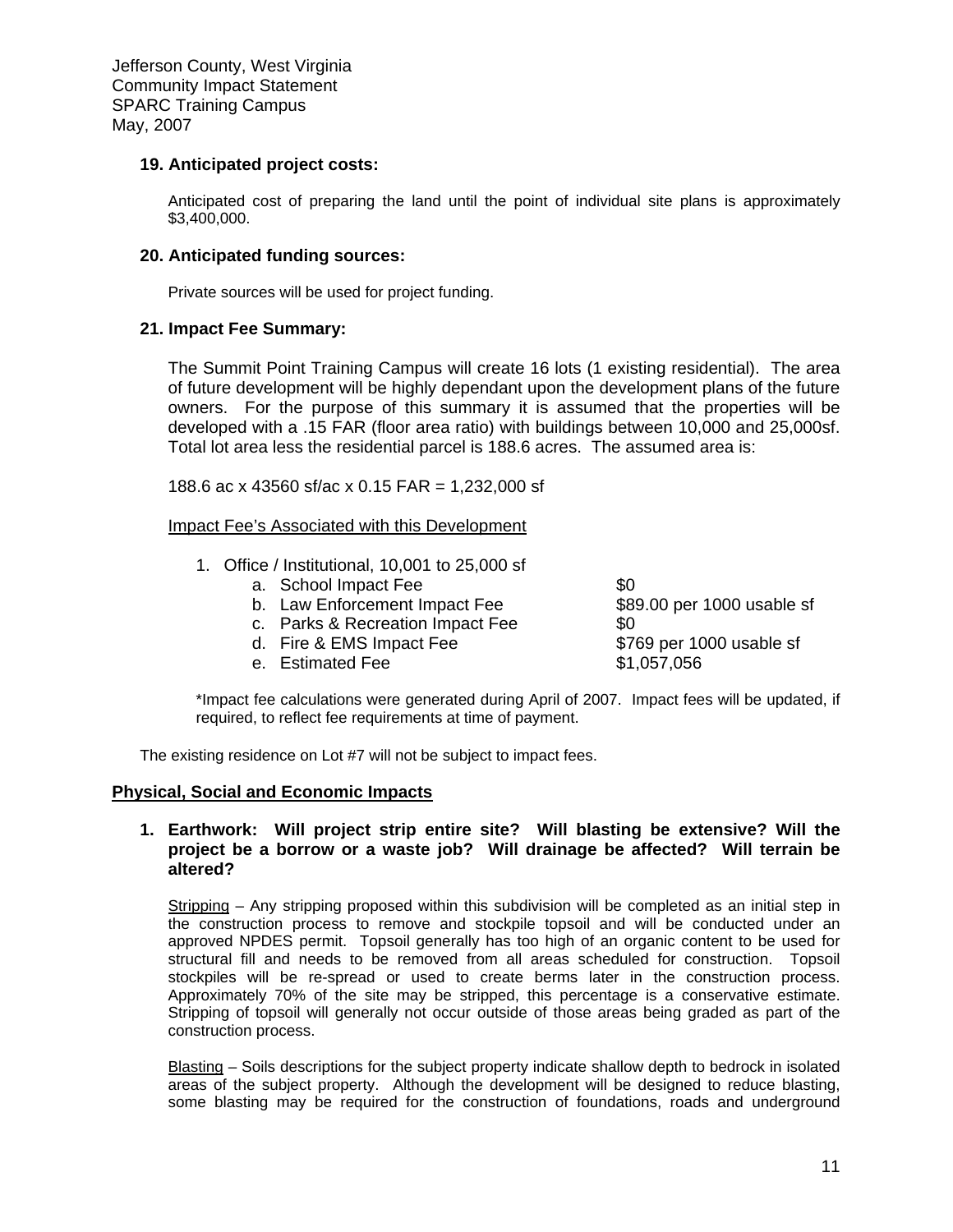utilities. Blasting operations will be carefully monitored and undertaken in accordance with the National Fire Protection Association's (NFPA) Manual 495: Explosive Materials Code 2006, as regulated by the State Fire Marshall's Office. As needed, neighbors to the proposed subdivision will be notified prior to blasting.

Borrow or Waste – The design intent is to balance the site to the extent practical. Upon final engineering it is possible that either excess cut will be generated for disposal on or offsite, or additional fill will be required on site.

Drainage – The subject property generally drains to the east by way of sheet flow and swales. Isolated areas within the site currently drain to the adjacent properties to the West. Two distinctive swales exist within the subject property and drain toward the east. One of the swales begins near the center of the subject property and drains to the property's lowpoint adjacent to Leetown Road. The second swale enters the property from the southwest property line and drains east towards the opposing boundary line. Most drainage appears to enter Bull Skin Run by sheet or channelized flow, either directly from the subject property or by way of adjacent properties.

Current drainage patterns for the subject property may be altered during and upon completion of the proposed development as be determined at final engineering. Storm water management is to be provided pursuant to Table 8.c.1 of the Jefferson County Subdivision Ordinance. Storm water ponds have been provided adjacent to the eastern & western boundary. Roads for the proposed development will have ditches, which will convey the runoff to storm water management areas. Storm water management facilities will provide extended detention for the one year post developed runoff to be released over a 24 hour period and will detain post developed runoff for the 2 and 10 year storm events per the Subdivision Ordinance.

Terrain Alterations –During the preliminary plat stage, the road and lot grading on the proposed subdivision will be designed to reduce the impact on the existing site terrain. Although some terrain alteration will occur, the roads will follow the existing topography, as design requirements permit, to minimize these changes.

#### **2. Conversion of farmland to urban uses:**

Areas within the subject property have been cultivated for agricultural uses. This development will result in conversion of farmland to a non-agricultural use.

#### **3. Wildlife populations and DNR endangered species check:**

#### **Site Description**

In general subject property has been cleared for agricultural use. Areas of tree groves exist on the subject property and provide shelter and habitat for common species. A pond, spring & a section of Bullskin Run are found adjacent to Leetown Road. These water sources likely attract wildlife populations. This area will be located on the residential parcel and remain in its existing condition.

Wildlife typically found in Jefferson County which would include raccoons, opossums, foxes, white tail deer, groundhogs, skunks, squirrels and other species are potentially found on the subject property. These species are not endangered and have readily adapted to the presence of human development.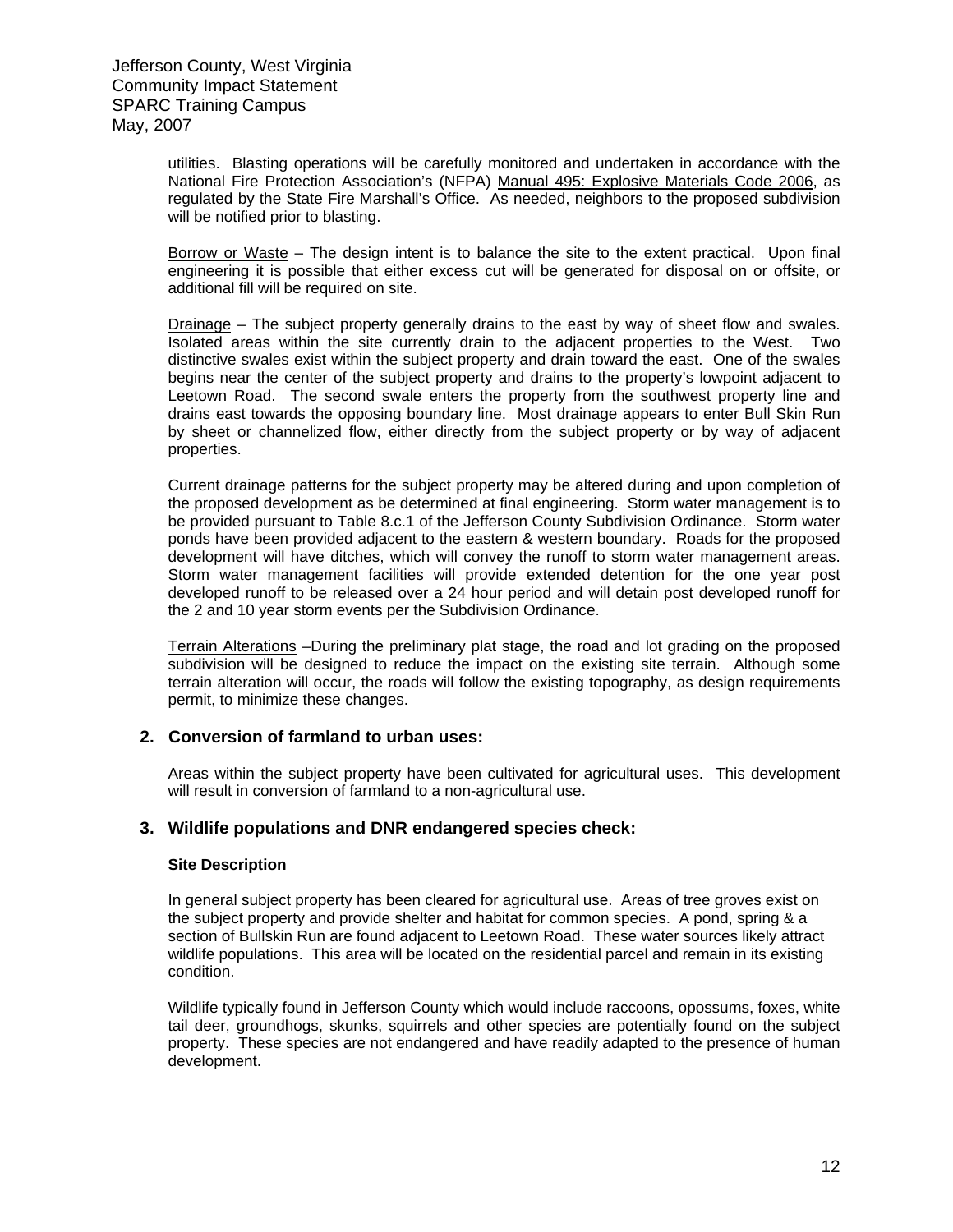Attached to this report is a letter from the West Virginia Department of Natural Resources (DNR). This letter states, "We have no known records of any RTE (rare, threatened or endangered) species or sensitive habitats within the project area. "

*See Appendix D, Exhibit 4 – DNR Letter See Appendix A, Exhibit 2 – Aerial Photo See Appendix A, Exhibit 7– Existing Conditions Map* 

#### **4. Groundwater and surface water resources: Number of reported water contamination problems within 1,000 feet, major surface water sensitive areas, i.e. wetlands, marshes and existing ponds within one mile of the site. Describe the storm water management concept:**

The Jefferson County Health Department has been contacted regarding contaminated wells within 1,000 feet of the subject property and stated that "A review of our records indicate no private well with bacteriological contaminates in this area".

The subject property is located in the headland area of the Bullskin Run. There is a spring on site that flows to the Bullskin Run and likely contains wetlands. The spring also feeds a pond located on proposed lot 7. There is no development planned within this area.

A review of the FEMA map community panel number 540065 0065 B, dated Oct. 15, 1980 identifies a floodplain on the subject property located adjacent to Leetown Road. The floodplain is categorized as zone A and designated as a 100-year floodplain. This floodplain is associated with the area containing the existing pond, potential wetlands and spring. The floodplain continues offsite following Bullskin Run. Per Section 8.2c.1(b) of the Jefferson County Subdivision Ordinance, a "setback that is either 25 feet wide or provides one (1) foot vertical freeboard, whichever is greater in width will be implemented", will be provided (see Appendix A, Exhibit 8, CIS Sketch Plat). No development is proposed within the floodplain.

The National Wetlands Inventory Map identifies both a "freshwater pond" and "freshwater emergent wetlands" on the subject property. These features are located in the southern most portion of the subject property adjacent to Leetown Road. The potential on-site wetlands contain a surface area of approximately 4,000 sf or 0.09 acres and continue offsite opposite of Leetown Road following Bullskin Run. Per Section 4.11 (g) of the Jefferson County Zoning & Development Review Ordinance, a 30' buffer around the potential wetlands will be implemented (see Appendix A, Exhibit 8, CIS Sketch Plat). No development is proposed within the onsite wetlands.

Storm water management is to be provided pursuant to Table 8.c.1 of the Jefferson County Subdivision Ordinance. It is anticipated that a storm water management pond located adjacent to the eastern and western boundaries will be required. Runoff from the developed areas will be conveyed via ditch sections to the storm water management areas identified on the CIS sketch plan. Storm water management facilities will provide extended detention for the one year post developed runoff to be released over a 24 hour period and will detain post developed runoff for the 2 and 10 year storm events per the Subdivision Ordinance.

*See Appendix D, Exhibit 1 – Jefferson County Health Department Letter See Appendix A, Exhibit 8 – CIS Sketch Plat See Appendix A, Exhibit 4 – FEMA Floodplain Map See Appendix A, Exhibit 5 – National Wetlands Inventory Map See Appendix A, Exhibit 6 – Surface Water Resource Map*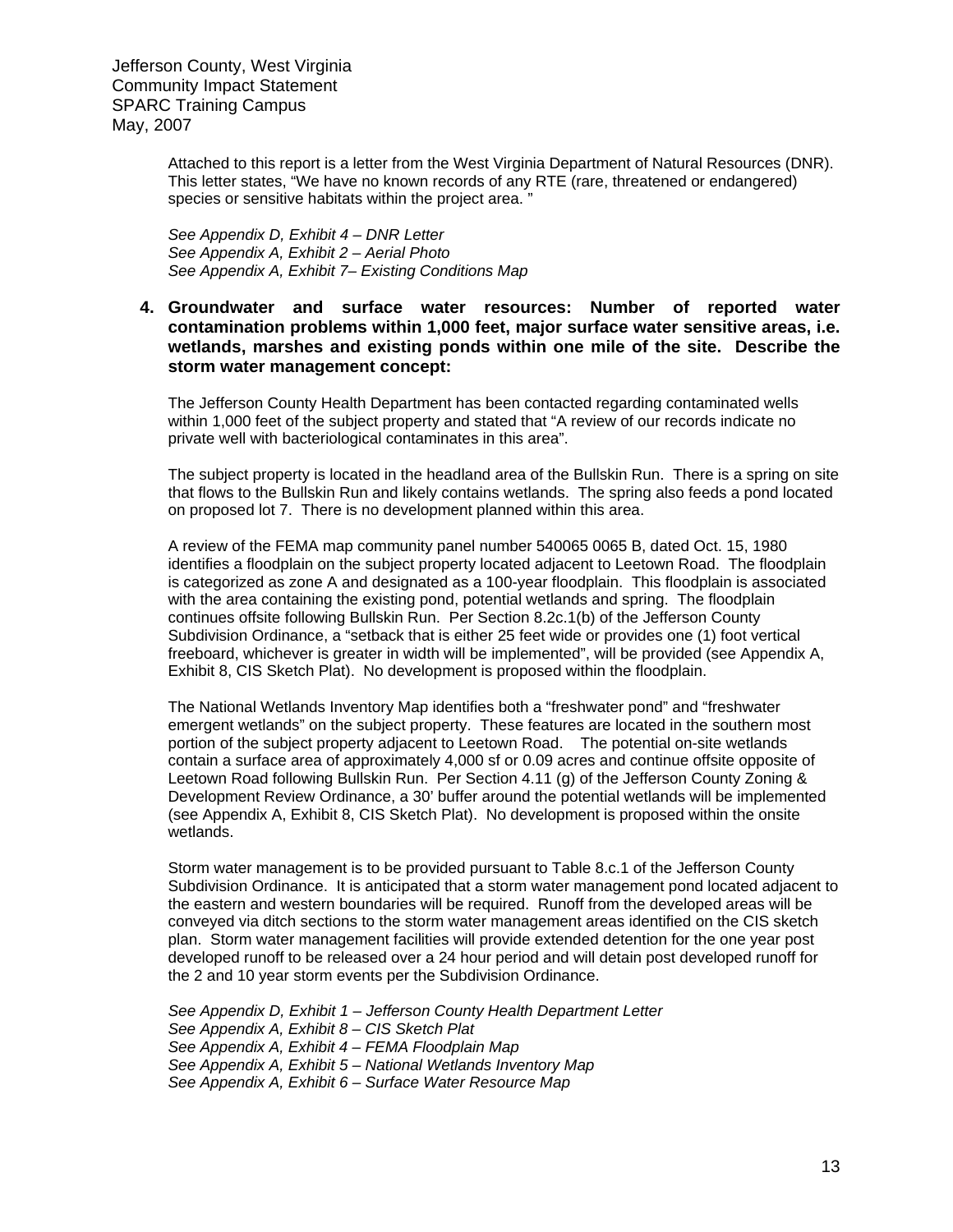> **5. Compatibility of the project with the surrounding area in the terms of land use and visual appearance:**

Adjacent Uses - The subject property is adjacent to:

| North:      | Summit Point Road (Route 13), Residential          |
|-------------|----------------------------------------------------|
| East:       | Leetown Road, Residential, forested & agricultural |
| South:      | Forested & agricultural                            |
| $M_{\odot}$ | Cummit Doint Dogourou                              |

West: Summit Point Raceway

The proposed development is compatible with the adjacent rural residential and agricultural uses. The project design is intended to encompass that of a rural educational campus. From the meandering road system to the preservation of existing hedgerows along the property's perimeter, the SPARC Training Campus design is intended to have a light footprint on the land. The hedgerows occurring on the perimeter of the property will be maintained to protect the viewsheds of the adjacent properties. In addition, the use of building setbacks and landscape buffers will provide depth and aesthetic value to the backdrop of the subject and adjacent properties.

Existing Roadway Network – SPARC Training Campus will provide two entrances into the proposed development. The main entrance will be from Summit Point Road (Route 13) and the secondary entrance will be accessed from Leetown Road (Route 1). From the property, traffic may be distributed through eastbound Summit Point Road to Charles Town, northbound Leetown Road to Middleway or southbound Leetown Road toward Berryville.

**6. Impact on sensitive natural areas such as sinkholes, water recharge areas, stream and riverbanks, hillsides, forests, wetlands, and water bodies will be described. A sinkhole inventory check has been requested and obtained from the local office of the Natural Resource Conservation Service. The applicant will describe the condition of channel and banks of streams on property or within 500 feet of discharge point from property:** 

Sinkholes – The Natural Resource Conservation Service and the Jefferson County Comprehensive Plan identified one potential sinkhole on the subject property. The potential sinkhole identified by said agencies is located in the north /west section of the property, approximately 1,250' from Summit Point Road. All applicable state and local regulations will be observed for development adjacent to the defined sinkhole. Geotechnical review will be undertaken on all sinkholes found on the subject property if the sinkhole is within 100' of any proposed development area. Additional studies such as resistivity testing may occur if recommended by the geotechnical professional.

*See Appendix D, Exhibit 3 – NRCS Letter See Appendix B, Exhibit 2 – Approximate Sinkhole Locations*

Water Recharge Areas – Groundwater recharge on the subject property occurs through the percolation of runoff water through the residual soils. A summary of groundwater recharge is as follows: Ground water depth and flow characteristics through the limestone can be variable and unpredictable. Typically though, the ground water regime is characterized by an upper water table that develops when runoff infiltrating the overburden becomes trapped on the shallow rock. Ground water seepage from the water table into the lower rock aquifer moves along joints, bedding planes and larger open conduits in the rock. Ground water flow patterns are generally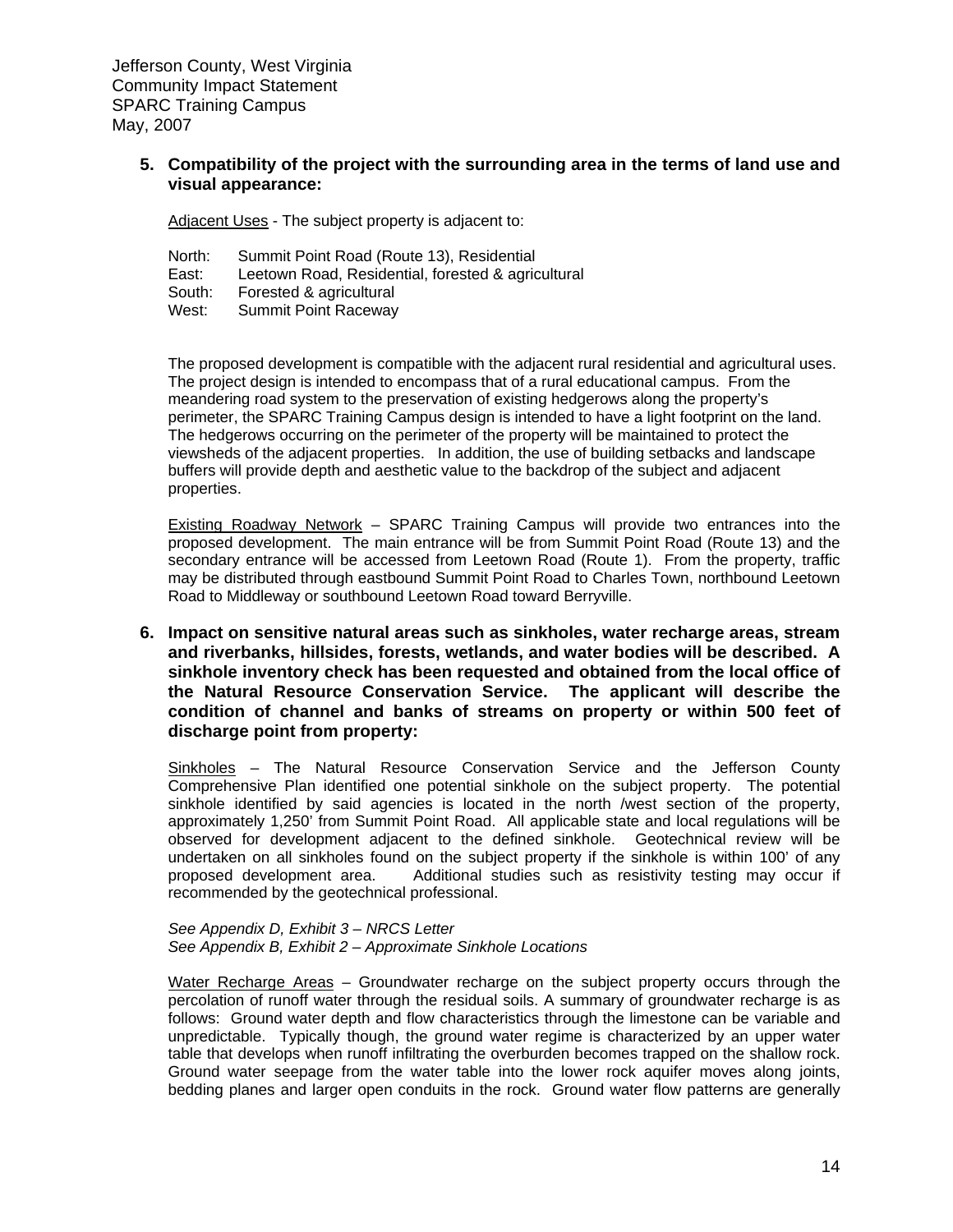influenced by topography with recharge occurring at higher elevations between outcrops with discharge to springs, creeks and similar outlets.

Streams and Streambanks – The existing pond, found at the southern most section of the subject property adjacent to Leetown Road, flows into the Bullskin Run. Bullskin Run flows for approximately 375' before exiting the subject property via a culvert under Leetown Road. The stream banks of Bullskin Run consist of various forms of vegetation on slopes ranging from relatively flat to isolated areas of greater than 20%. There is no development proposed for this area and will be contained in lot #7, which will be maintained as a residential parcel.

Hillsides -The subject property is not within 1,000' of the Potomac River and is therefore not subject to hillside regulations. Areas of slopes greater than 20% can be located sporadically throughout the subject property.

Forests – Pockets of wooded areas exist throughout the subject property. The largest canopy cover occurs near the center of the property, in a north/south formation, spanning from Summit Point Road to the property's southern boundary. Mature hedgerows define the perimeter of the property and will be maintained, to the extent feasible, to provide a buffer and backdrop between the subject and adjacent properties. Preservation of hedgerows interior to the subject property will be encouraged, but will ultimately be determined by the future tenants development & engineering requirements.

#### *See Appendix A, Exhibit 2 – Aerial Photo*

Wetlands – the National Wetland Inventory Map identifies both a fresh water pond and fresh water emergent wetlands on the subject property. Both features are located in the eastern most portion of the subject property adjacent to Leetown Pike. These wetlands are associated with the spring flowing to the Bullskin Run, no wetland disturbance is anticipated.

#### *See Appendix A, Exhibit 5 – National Wetlands Inventory Map*

Water Bodies – as shown on USGS mapping and the National Wetland Inventory Map, a pond exist in the eastern most section of the subject property, adjacent to Leetown Pike. This spring fed pond was likely constructed for previous farming. Bullskin Run flows eastward from said pond for approximately 370' before exiting the subject property via a culvert under Leetown Road.

#### *See Appendix A, Exhibit 6 – Surface Water Resource Map*

Channel and Banks of Streams – The banks of Bullskin Run appear stable and fully vegetated within the subject property & adjacent properties. No development is proposed for the banks of Bullskin Run or the associated pond.

#### **7. Demand for schools and educational facilities:**

SPARC Training Campus will provide education and training for adults in a variety of fields. Since there is no new residential component proposed within this development, it will not impact the Jefferson County School system. Furthermore it will provide additional educational opportunities for those pursuing a career in an associated field.

*See Appendix C, Exhibit 3 – 2000 Census Data See Appendix C, Exhibit 4 – 2006 West Virginia County Data Profiles*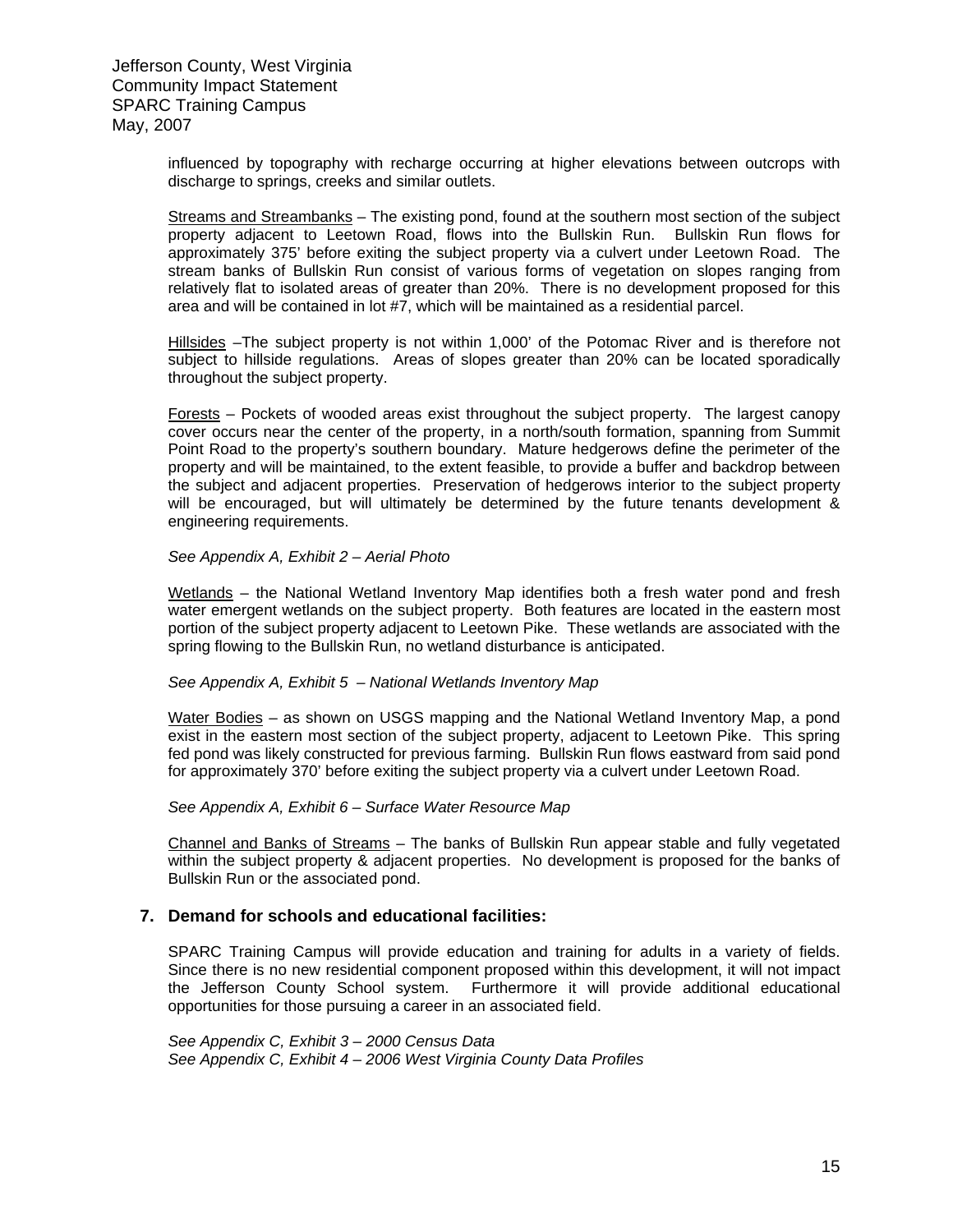#### **8. Traffic:**

The West Virginia Department of Transportation has provided the following traffic counts for State Roads located within Jefferson County, WV that are within the vicinity of the subject property.

- Summit Point Rd. west of Thomson St. 1,200 VPD
- Summit Point Rd. east of Shirley Rd. 1,500 VPD
- Leetown Rd. at the intersection with Steptoe St. 900 VPD
- Hardesty Rd. before the intersection with Summit Point Rd. 700 VPD
- Withers Larue Rd. east of Leetown Rd. 400 VPD

#### **Commercial Traffic Calculations:**

Trip generations for the subject property may be found on page 11 of the Draft Traffic Impact Analysis Performed by PHR&A (Appendix C, Exhibit 5). Per Section 7.1(b)8(f) of the Jefferson County Subdivision Ordinance, a traffic study is not a requirement of the CIS for this development. A traffic study was conducted as a requirement for an entrance permit and is included for informational purposes. The traffic study was conducted under the guidelines set forth in the WVDOT Traffic Engineering Directive, Section 106-1; Procedure for Conducting Traffic Impact Studies.

#### **Residential Traffic Calculations:**

No new residential traffic generation will occur. One existing residence is to be retained.

#### **A.M & P.M. Traffic Counts at Two Key Intersections**

| AM & PM Peak Traffic Counts for the Summit Point Rd. (Rte. 13) & Leetown Rd. (Rte. 1) Intersection |    |    |  |     |    |     |                                                                           |     |
|----------------------------------------------------------------------------------------------------|----|----|--|-----|----|-----|---------------------------------------------------------------------------|-----|
| <b>Traffic Lane / Direction</b>                                                                    |    |    |  |     |    |     | Left (AM) Thru (AM) Right (AM) Total Left (PM) Thru (PM) Right (PM) Total |     |
| Summit Point Rd. (Rte. 13) - Eastbound                                                             |    | 29 |  | 33  | 14 | 46  |                                                                           | -62 |
| Summit Point Rd. (Rte. 13) - Westbound                                                             |    | 38 |  | 44  |    | 40  | 10                                                                        | -52 |
| Leetown Rd. (Rte. 1) - Northbound                                                                  |    | 29 |  | 34  |    | 100 |                                                                           | 102 |
| Leetown Rd. (Rte. 1) - Southbound                                                                  | 14 | 93 |  | 110 | 12 |     |                                                                           | -38 |
|                                                                                                    |    |    |  |     |    |     |                                                                           |     |

| AM & PM Peak Traffic Counts for the Summit Point Rd. (Rte. 13), Huyett Rd. (Rte. 13/3) & Pembroke Way Intersection |    |    |    |    |    |    |                                                                           |     |
|--------------------------------------------------------------------------------------------------------------------|----|----|----|----|----|----|---------------------------------------------------------------------------|-----|
| <b>Traffic Lane / Direction</b>                                                                                    |    |    |    |    |    |    | Left (AM) Thru (AM) Right (AM) Total Left (PM) Thru (PM) Right (PM) Total |     |
| Summit Point Rd. (Rte. 13) - Eastbound                                                                             |    | 58 | 20 | 78 |    | 84 | 18                                                                        | 105 |
| Summit Point Rd. (Rte. 13) - Westbound                                                                             | 18 | 60 |    | 80 |    |    | 15                                                                        | -25 |
| Huyett Rd. (Rte. 13/3)                                                                                             |    |    |    | 23 | 24 | 20 | 30                                                                        | 74  |
| Pembroke Way                                                                                                       | 10 |    |    | 19 |    |    |                                                                           | 14  |
|                                                                                                                    |    |    |    |    |    |    |                                                                           |     |

\*Traffic counts performed by PHR&A.

*See Appendix C, Exhibit 5 – Traffic Impact Analysis Performed by PHR&A See Appendix C, Exhibit 6 – Rte 13 & Rte 13-3 Peak Hour Traffic Counts*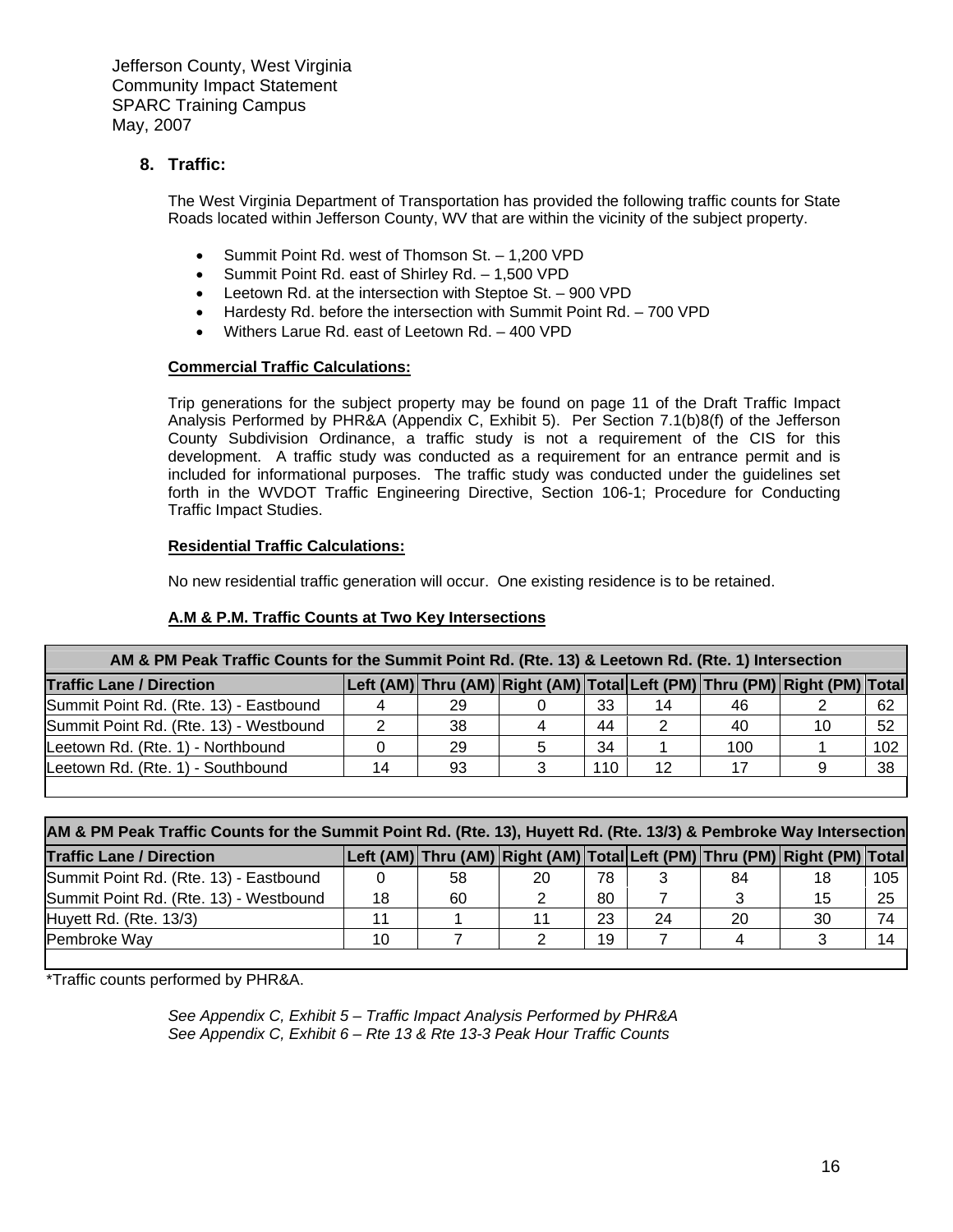#### **Closest Key Intersection**

The nearest key intersection for the subject property is the Summit Point Road and Leetown Road intersection.

#### **Highway Problem Areas**

A review of the Jefferson County, WV Highway Problem Areas Map in the Jefferson County Comprehensive Plan has identified no problem area within a one-mile radius of the subject property. The closest "Highway Problem Area" identified in the Comprehensive Plan is a "Bad Intersection" and a "Sharp Curve" that appears to be approximately 2.2 miles from the subject property at the intersection of Summit Point Road (Route 13) & Lloyd Road (Route 13/2).

*See Appendix B, Exhibit 5 – Highway Problem Areas See Appendix C, Exhibit 5 – Traffic Impact Analysis Performed by PHR&A* 

#### **9. Demographic impact:**

The SPARC Training Campus is to be an educational / training facility with no new residences proposed. One existing residence is to be maintained (Lot #7) and will add no further demographic impact for the area.

The most recent census data has been included for informational purposes.

*See Appendix C, Exhibit 3 – 2000 Census Data See Appendix C, Exhibit 4 – 2006 West Virginia County Data Profiles*

#### **10. Health and Emergency Medical Services:**

The nearest center for medical and emergency services is on 5<sup>th</sup> Avenue in Ranson at Jefferson Memorial Hospital. This facility is located approximately 7.5 miles from the subject property.

The Independent Fire Company No. 1, Inc., has been contacted regarding the subject property and will provide primary response for EMS services. This Department is located approximately 7.2 miles from the subject property. The Jefferson County Ambulance Authority was contacted and verified that the Independent Fire Company is the primary provider and is supplemented by the Emergency Medical Technicians from the Ambulance Authority.

The Enders Fire Company (Clarke County Company 1), has been contacted regarding the subject property and will provide secondary response for EMS services.

*See Appendix D, Exhibit 5 – Hospital Letter of Service See Appendix D, Exhibit 6 – Jefferson County Ambulance Authority Letter of Service See Appendix D, Exhibit 7 – Primary EMS & Secondary Fire Letter of Service See Appendix D, Exhibit 9 – Secondary EMS Letter of Service*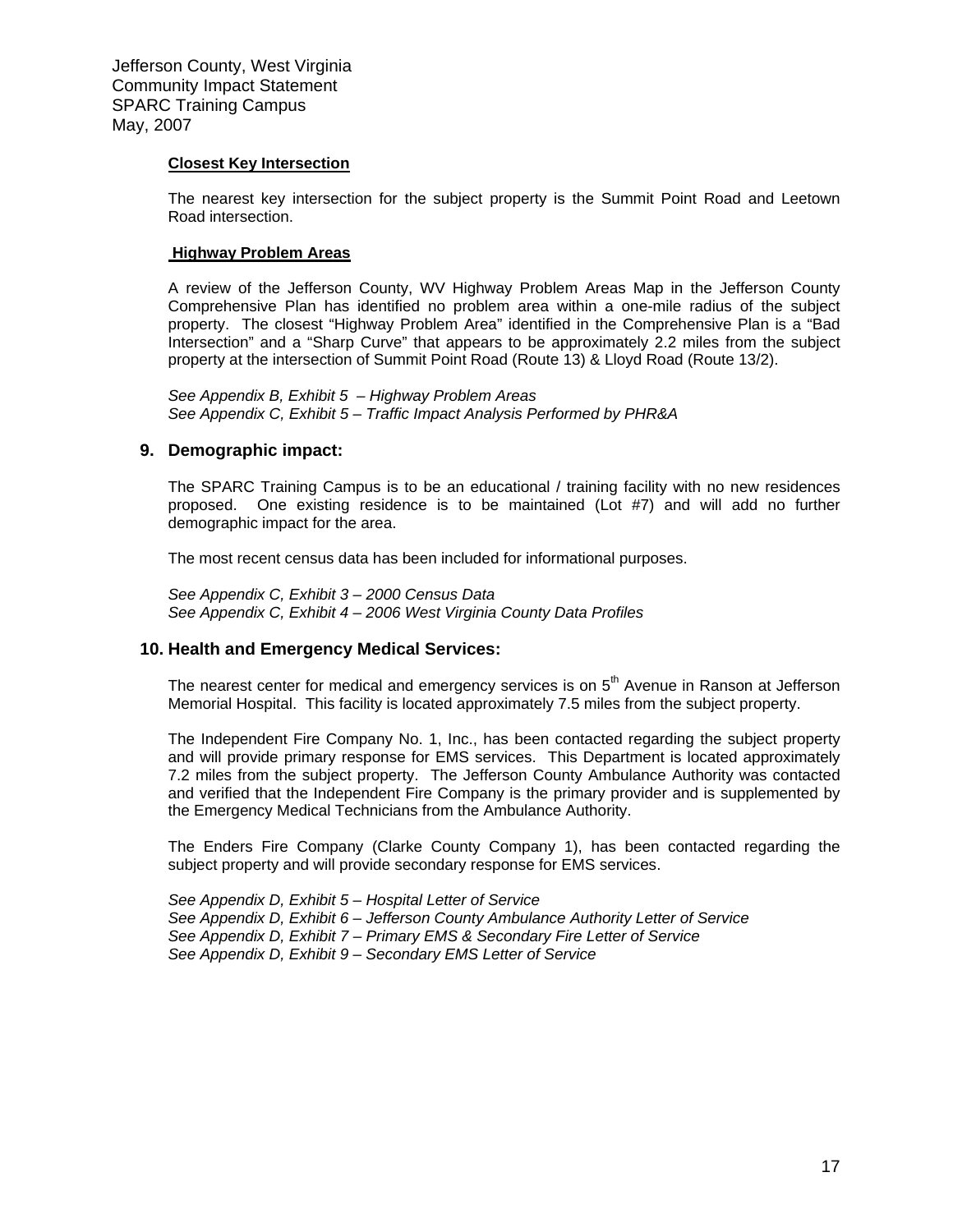#### **11. Fire Protection:**

Citizens Fire Company No. 2, Inc., has been contacted regarding the subject property and will provide primary response for fire protection. This Department is located approximately 9.1 miles from the subject property.

The Independent Fire Company No. 1, Inc., has been contacted regarding the subject property and will provide secondary response for fire protection. This Department is located approximately 7.2 miles from the subject property.

*See Appendix D, Exhibit 8 – Primary Fire Letter of Service See Appendix D, Exhibit 9 – Primary EMS & Secondary Fire Letter of Service* 

#### **12. Police Protection:**

The primary law enforcement agencies for the subject property will be the West Virginia State Police and the Jefferson County Sheriff's Department. Letters to the aforementioned agencies have been sent and the agencies have verified their willingness to serve the subject property.

*See Appendix D, Exhibit 10 – Jefferson County Sheriff Letter of Service See Appendix D, Exhibit 11 – WV State Police Letter of Service* 

#### **13. Trash removal:**

Waste Management of West Virginia has provided a letter stating that they will service the subject property and have the capability to do so.

*See Appendix D, Exhibit 13 – Waste Management Letter of Service*

#### **14. Electric power service:**

Allegheny Power Inc. will provide electrical service for SPARC Training Campus. A letter from Allegheny Power indicates they are willing to provide their services for the subject property and that they currently have the capacity to do so.

*See Appendix D, Exhibit 12 – Allegheny Power Letter of Service* 

#### **15. Telephone:**

Frontier, a Citizens Communications Company, provides telephone service in this area.

#### **16. Water and sewer services:**

It is proposed that all lots will be served by individual well and septic systems. These facilities will meet all applicable standards. If required individual lots may be served by a central water and sewer treatment system, if constructed this facility may serve several users on the subject property. The typical sewer treatment system would be a sand filter and UV treatment with a drainfield discharge.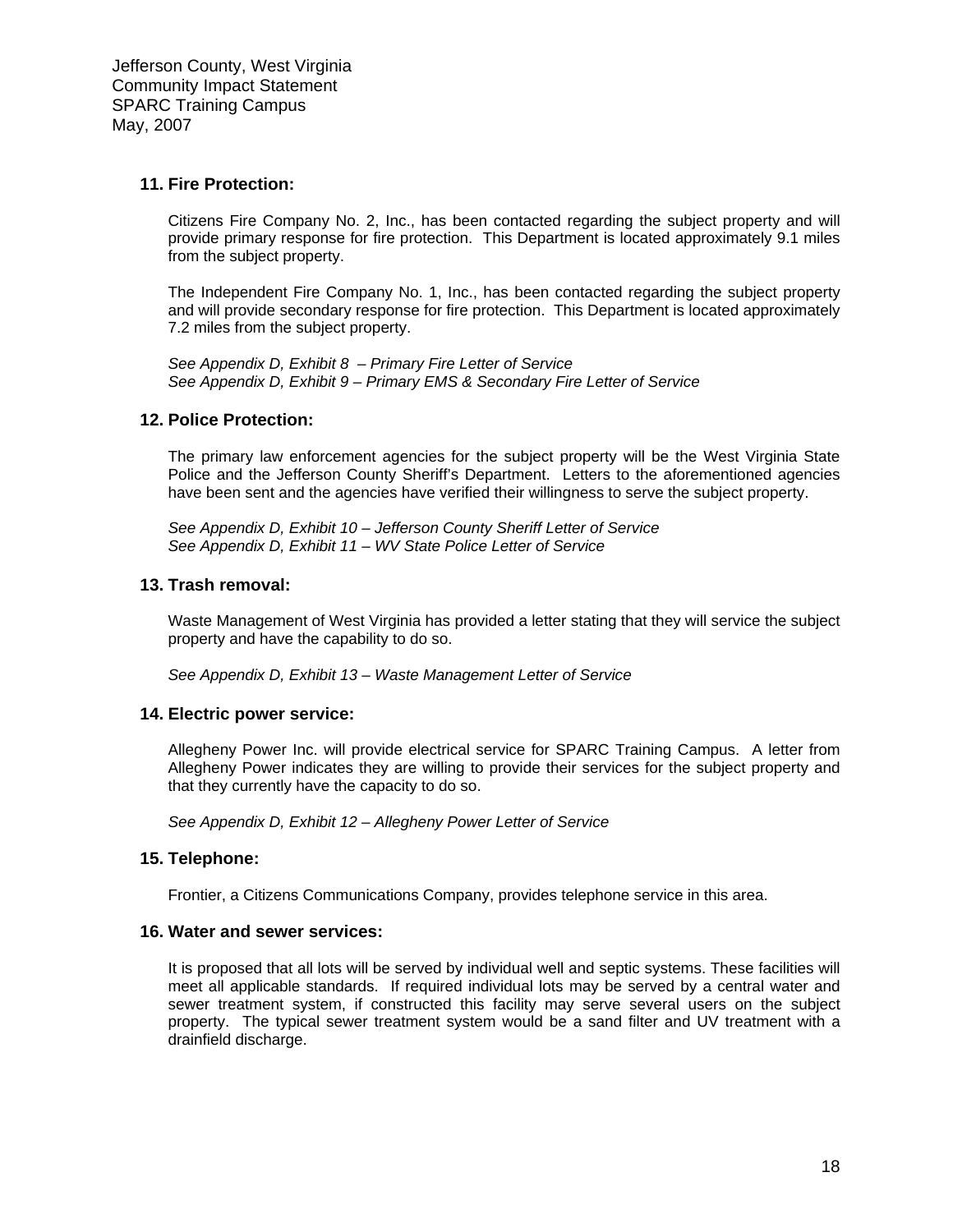#### **17. Relationship to the Comprehensive Plan:**

The Comprehensive Plan states a number of goals, which are applicable to the subject property as follows.

#### **Goal: Promote growth and development that are both economically and environmentally sound.**

The SPARC Training Campus will provide a center for learning that has an emphasis on professions associated with security, defense and law enforcement. This campus will be a highly sought destination for individuals and companies similar to the aforementioned professions. In addition, both education and security are commodities that maintain and typically increase in value and are always in demand. This campus will contribute to the tax base of Jefferson County.

In addition to the tax generated from the proposed uses the project is proposing a dedication of 3+/- acres to a local fire department for their future use.

The environmentally sensitive areas of the site were considered in the design and conception of the SPARC Training Campus. The pond, spring, wetlands and Bullskin Run were located in a +/- 19.1 acre lot that will continue it's existing residential use and will maintain the current environmental health of said features.

#### **Goal: Encourage and support commercial, industrial, and agricultural activities to provide a diversified and sound local economy.**

SPARC Training Campus meets this goal of the comprehensive plans in many ways. An educational / training campus such as SPARC Training Campus will provide a commercial base for Jefferson County that is currently not present. With this campus will come employment opportunities of varying levels that residents of Jefferson County could potentially occupy. Students of SPARC Training Campus will likely come from all parts of the country and while in Jefferson County they may contribute to the local economy through providing employment opportunities, additional tax base for the county and by contributing to the local tourism industry and other service establishments.

#### **Goal: Promote the conservation of the natural, cultural, and historical resources and the preservation of scenic beauty.**

The design of SPARC Training Campus will include a lot (Lot #7) that is intended to maintain it's current use and character. The existing pond, spring, wetlands and Bullskin Run are found within this +/-19.1 acre lot and will preserve the scenic beauty of these natural features. The hedgerows found along the property's perimeter will be maintained to the extent feasible and will provide a natural buffer and backdrop to the surrounding parcels.

#### **18. Housing supply and demand:**

SPARC Training Campus will provide adult educational & training services. This development will provide local employment opportunities within the county. These potential employees may look for homes within proximity of their employment, if not currently located in this area.

This subdivision will maintain one existing residential lot, which will preserve the existing residence and access that it contains. This lot will not affect housing supply or demand as it is an existing residence.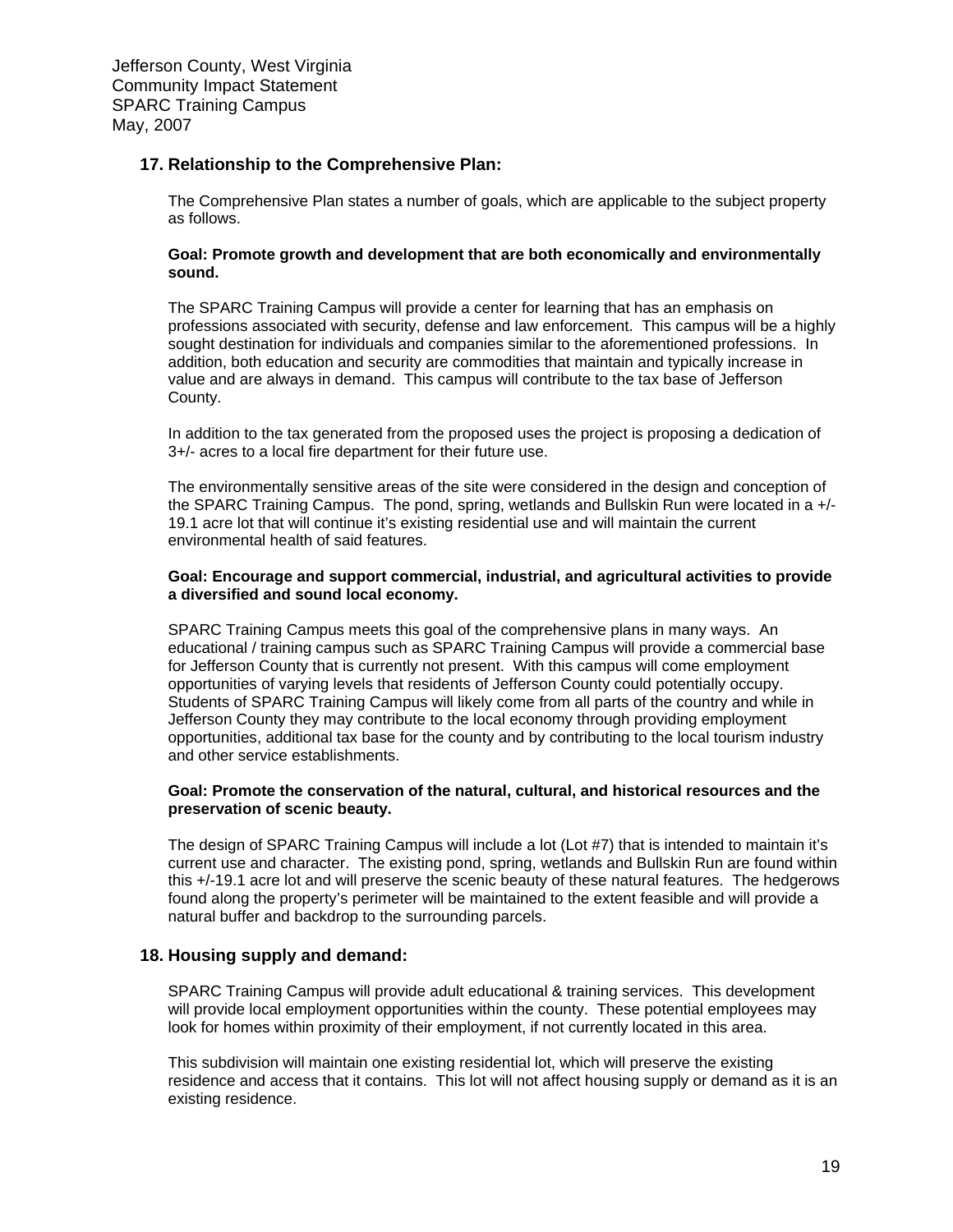#### **19. Proximity and relationship to known historic features:**

There are no known historic structures on the subject property and a review of the National Register of Historic Places and the Jefferson County Windshield Survey identified the following in proximity of the subject property:

• White House Farm located approximately 1 mile northeast of subject property on Summit Point Road (WV Route 13).

*See Appendix B, Exhibit 4 – National Register of Historic Places* 

#### **20. Recreation:**

The SPARC Training Campus does not propose a parks or recreation component, although individual users may provide recreation areas on individual parcels. It is anticipated that students visiting this campus will dedicate their time towards training and education. It is possible that students of this facility will visit local attractions while in this area.

The following facilities, as identified in the Jefferson County Comprehensive Plan, are located near to the subject property.

| <b>Name</b>                 | <b>Distance</b> | <b>Type of Amenities</b>       |
|-----------------------------|-----------------|--------------------------------|
| <b>Summit Point Raceway</b> | $<$ 1/4 mile    | <b>Private Racing Facility</b> |

*See Appendix B, Exhibit 3 – Parks & Recreation Areas*

#### **21. Property Tax Evaluation:**

#### **Commercial Property**

- Jefferson County Property Tax Guide, Class III Rates
- Total County Tax Rate: \$2.412/\$100

Upon build out the proposed property will generate significant additional revenue once the campus facilities have been constructed.

#### **22. Anticipated bank deposits and loans:**

As the future tenants of this campus are currently unknown, it cannot be determined where their banking will be located or if loans will be necessary.

#### **23. Anticipated local spending (construction, retail, services, etc.):**

Local construction and supply companies will be given the opportunity to bid on portions of the project. A local developer is undertaking the project and it is possible that most construction workers will be hired locally. The employees will likely purchase local goods and services and support the economy of Jefferson County.

The construction industry is one of the primary economic engines in Jefferson County. Without this activity a significant number of local jobs would be lost. Development of projects such as SPARC Training Campus contributes to the local economy in many ways.